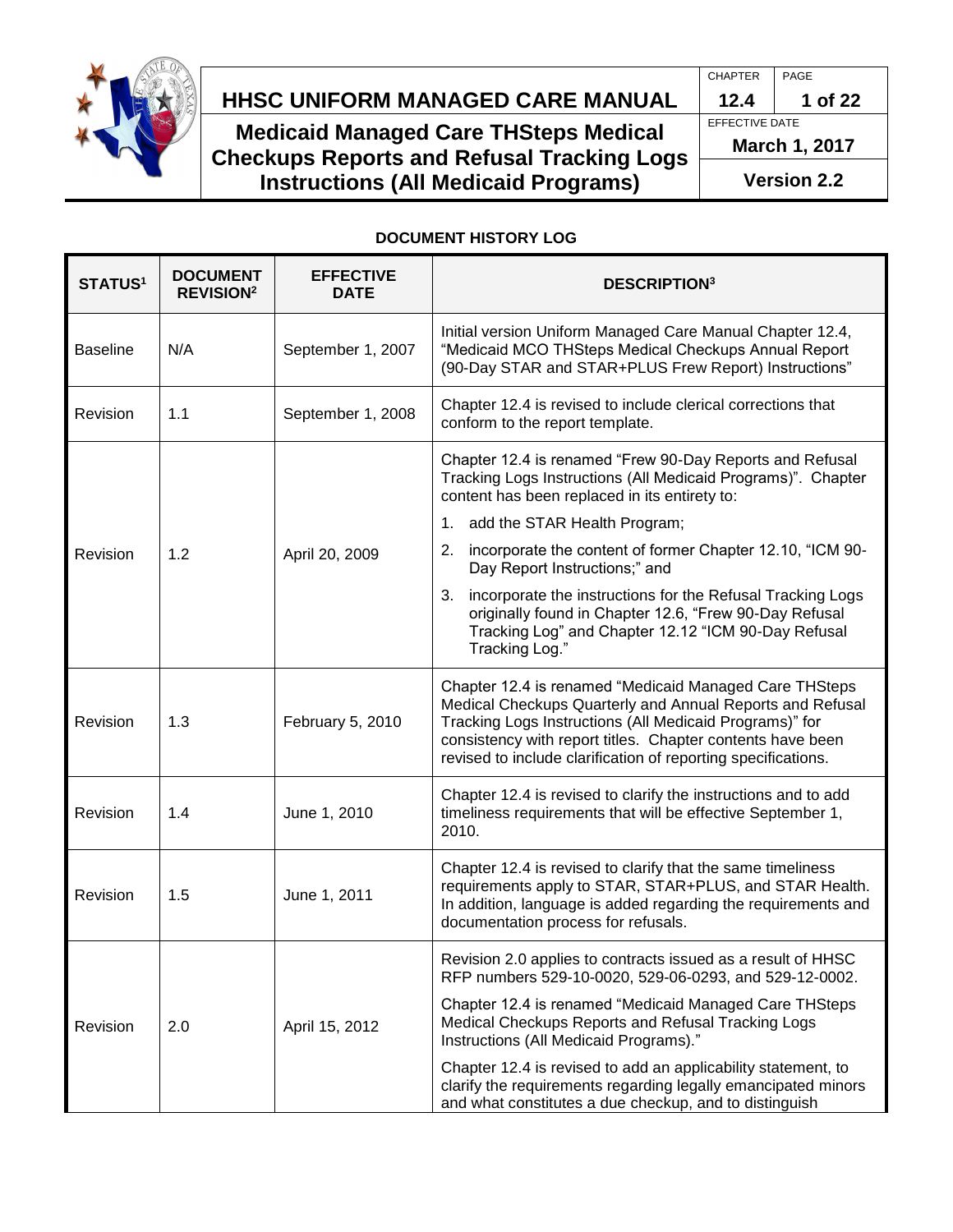

# **HHSC Uniform Managed Care MANUAL HHSC UNIFORM MANAGED CARE MANUAL 12.4 2 of 22**

**Medicaid Managed Care THSteps Medical Checkups Reports and Refusal Tracking Logs Instructions (All Medicaid Programs)**

CHAPTER PAGE EFFECTIVE DATE **March 1, 2017 Version 2.2**

### **DOCUMENT HISTORY LOG**

| <b>STATUS1</b> | <b>DOCUMENT</b><br><b>REVISION<sup>2</sup></b> | <b>EFFECTIVE</b><br><b>DATE</b> | <b>DESCRIPTION3</b>                                                                                                                                                                                                 |
|----------------|------------------------------------------------|---------------------------------|---------------------------------------------------------------------------------------------------------------------------------------------------------------------------------------------------------------------|
|                |                                                |                                 | between the requirements that apply prior to SFY 2012 and on<br>or after SFY 2012.                                                                                                                                  |
|                |                                                | October 1, 2015                 | Revision 2.1 applies to contracts issued as a result of HHSC<br>RFP numbers 529-10-0020, 529-12-0002, 529-13-0042, 529-<br>13-0071, and 529-15-0001.                                                                |
| Revision       | 2.1                                            |                                 | The applicability statement is modified to include the STAR<br>Kids program.                                                                                                                                        |
|                |                                                |                                 | "Part 1: Reporting Requirements for Periods Prior to SFY 2012"<br>is deleted in its entirety and "Part 2: Reporting Requirements<br>for the SFY 2012 Reporting Period and After" is renumbered.                     |
|                |                                                |                                 | "Applicability" is modified to clarify STAR+PLUS applicability.                                                                                                                                                     |
|                |                                                | March 1, 2017                   | "Part 1: Reporting Requirements for the SFY 2012 Reporting<br>Period and After" is renamed "Reporting Requirements".                                                                                                |
|                |                                                |                                 | "1 Introduction" is modified to add STAR Kids.                                                                                                                                                                      |
|                |                                                |                                 | "2 Reporting Timelines/Report Periods" is modified to update<br>the due date table and to remove language pertaining to<br>"Exemptions for SFY 2012 reporting only".                                                |
|                |                                                |                                 | "3 Report Submission Guidelines and Requirements" is<br>modified to add STAR Kids and to remove the reference to<br>STAR Health.                                                                                    |
|                |                                                |                                 | "4.1 New Members" is modified to add STAR Kids.                                                                                                                                                                     |
| Revision       | 2.2                                            |                                 | "4.2 Existing Members" is modified to add STAR Kids and<br>remove STAR+PLUS.                                                                                                                                        |
|                |                                                |                                 | "5 Medicaid Managed Care THSteps Medical Checkups<br>Annual Report (STAR and STAR+PLUS ONLY)" is renamed "5<br>Medicaid Managed Care THSteps Medical Checkups Annual<br>Report for STAR, STAR Kids, and STAR+PLUS". |
|                |                                                |                                 | "5.1 General Information" is modified to add STAR Kids and to<br>remove the reference to exceptions for SFY2012.                                                                                                    |
|                |                                                |                                 | "5.2 Annual Report Template Instructions" is modified to add<br>STAR Kids.                                                                                                                                          |
|                |                                                |                                 | "6 Medicaid Managed Care THSteps Medical Checkups<br>Annual Report (STAR Health ONLY)" is renamed "6 Medicaid<br>Managed Care THSteps Medical Checkups Annual Report for<br>STAR Health".                           |
|                |                                                |                                 | "7 Annual Report Refusal Tracking Log (STAR and                                                                                                                                                                     |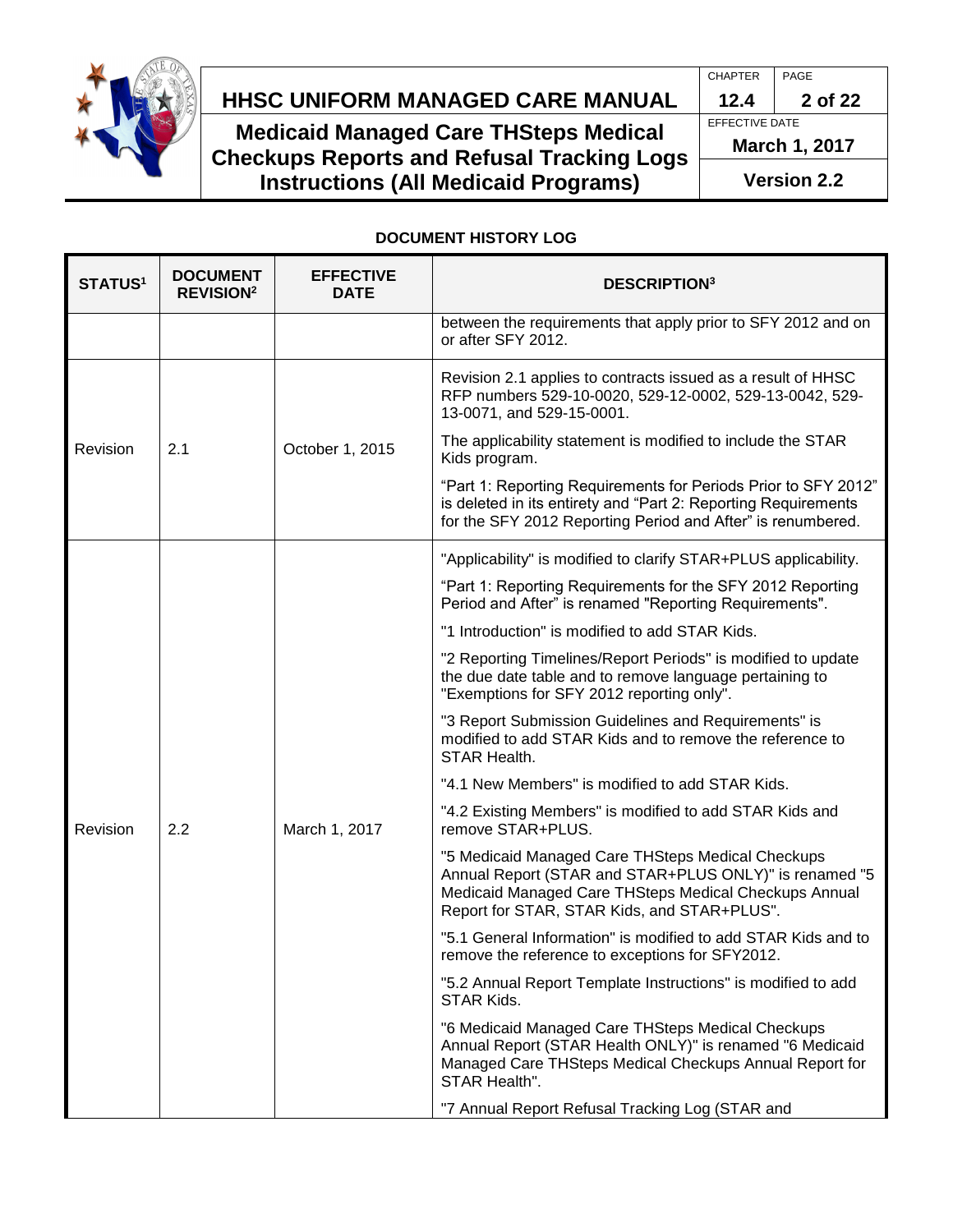

# **HHSC Uniform Managed Care MANUAL HHSC UNIFORM MANAGED CARE MANUAL 12.4 3 of 22**

**Medicaid Managed Care THSteps Medical Checkups Reports and Refusal Tracking Logs Instructions (All Medicaid Programs)**

### **DOCUMENT HISTORY LOG**

| <b>STATUS1</b>                                                                                                                                                 | <b>DOCUMENT</b><br><b>REVISION<sup>2</sup></b> | <b>EFFECTIVE</b><br><b>DATE</b> | <b>DESCRIPTION3</b>                                                                                       |
|----------------------------------------------------------------------------------------------------------------------------------------------------------------|------------------------------------------------|---------------------------------|-----------------------------------------------------------------------------------------------------------|
|                                                                                                                                                                |                                                |                                 | STAR+PLUS ONLY)" is renamed "7 Annual Report Refusal<br>Tracking Log for STAR, STAR Kids, and STAR+PLUS". |
|                                                                                                                                                                |                                                |                                 | "7.1 General Report Information" is modified to add STAR Kids.                                            |
|                                                                                                                                                                |                                                |                                 | "7.2 MCO Information" is modified to add STAR Kids.                                                       |
| Status should be represented as "Baseline" for initial issuances, "Revision" for changes to the Baseline version, and "Cancellation" for<br>withdrawn versions |                                                |                                 |                                                                                                           |

<sup>2</sup> Revisions should be numbered according to the version of the issuance and sequential numbering of the revision—e.g., "1.2" refers to the first version of the document and the second revision.

<sup>3</sup> Brief description of the changes to the document made in the revision.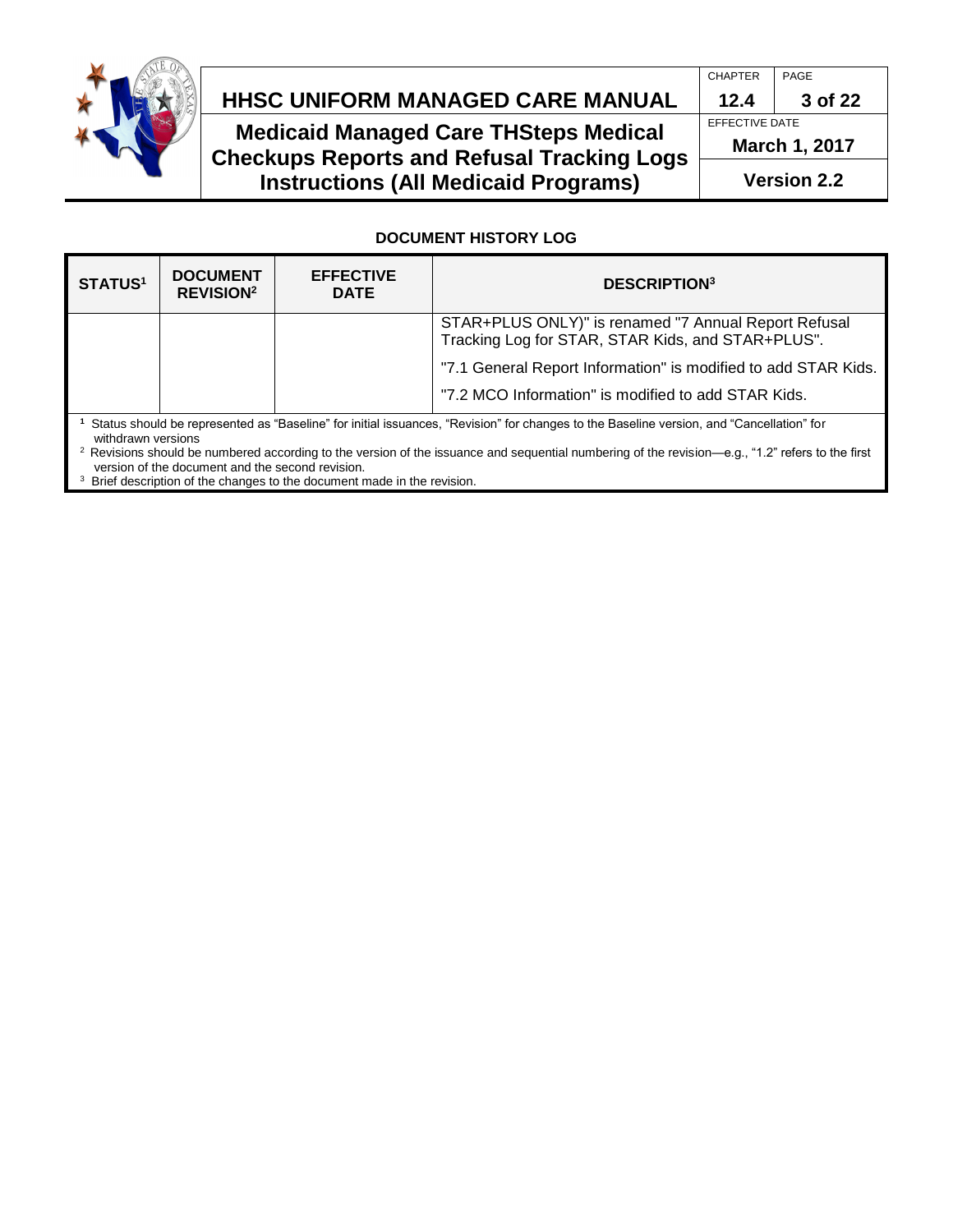

# **HHSC Uniform Managed Care MANUAL HHSC UNIFORM MANAGED CARE MANUAL 12.4 4 of 22**

**Medicaid Managed Care THSteps Medical Checkups Reports and Refusal Tracking Logs Instructions (All Medicaid Programs)**

CHAPTER PAGE EFFECTIVE DATE **March 1, 2017 Version 2.2**

### **TABLE OF CONTENTS**

| 2<br>3<br>4 | REPORT SUBMISSION GUIDELINES AND REQUIREMENTS 6<br>DEFINITIONS, BUSINESS RULES, and TIMELINESS STANDARDS | 5  |
|-------------|----------------------------------------------------------------------------------------------------------|----|
| 4.1         |                                                                                                          |    |
| 4.2         |                                                                                                          |    |
|             |                                                                                                          |    |
| 5           | MEDICAID MANAGED CARE THSteps MEDICAL CHECKUPS ANNUAL                                                    |    |
|             |                                                                                                          | 10 |
| 5.1         |                                                                                                          |    |
|             |                                                                                                          |    |
| 6           | MEDICAID MANAGED CARE THSteps MEDICAL CHECKUPS ANNUAL                                                    |    |
|             |                                                                                                          | 18 |
|             |                                                                                                          |    |
|             |                                                                                                          |    |
|             | ANNUAL REPORT REFUSAL TRACKING LOG for STAR, STAR Kids,                                                  |    |
|             | and STAR+PLUS                                                                                            | 20 |
| 7.1         |                                                                                                          |    |
| 7.2         |                                                                                                          |    |
| 7.3         |                                                                                                          |    |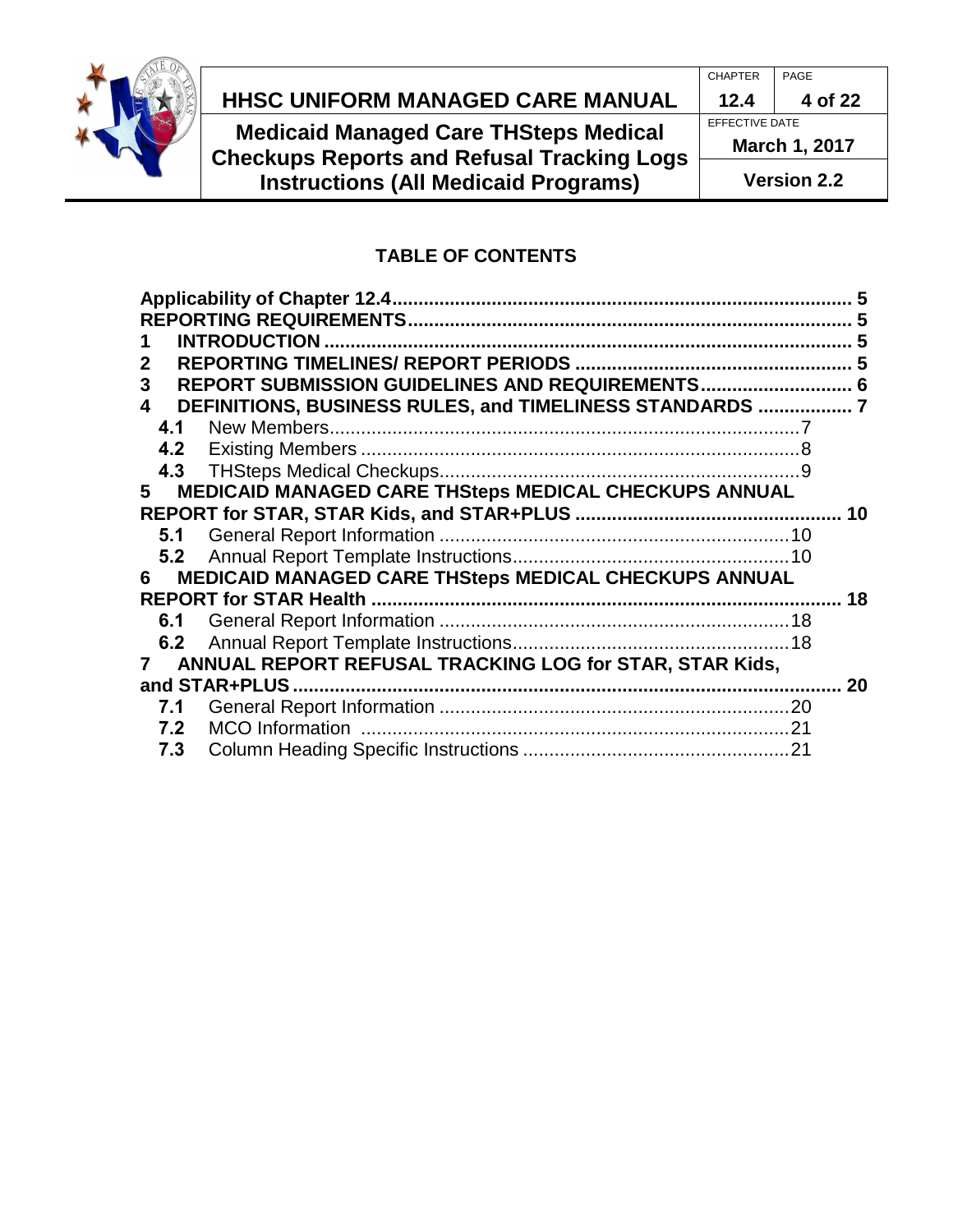

# **HHSC Uniform Managed Care MANUAL HHSC UNIFORM MANAGED CARE MANUAL 12.4 5 of 22**

**Medicaid Managed Care THSteps Medical Checkups Reports and Refusal Tracking Logs Instructions (All Medicaid Programs)**

# <span id="page-4-0"></span>**Applicability of Chapter 12.4**

Applicability Added by Version 2.0 and modified by Versions 2.1 and 2.2

This chapter applies to Managed Care Organizations (MCOs) participating in the STAR Program, STAR Health Program, and STAR Kids Program and to STAR+PLUS program on the following limited basis. Annual checkup reports will only be required for STAR+PLUS programs if an individual less than 21 years of age has an enrollment period in STAR+PLUS for which the individual qualifies as a New Member or Existing Member during that reporting year.

"Part 1: Reporting Requirements for Periods Prior to SFY 2012" is deleted in its entirety by Version 2.1

"Part  $2$ Reporting **Requirements** for the SFY 2012 Reporting Period and After" is added by Version 2.0 and renumbered as Part 1 by Version 2.1 and renamed as "Reporting Requirements" 1 Introduction modified by

Version 2.2

# <span id="page-4-1"></span>**REPORTING REQUIREMENTS**

# <span id="page-4-2"></span>**1 INTRODUCTION**

This document includes the business rules and instructions for reporting timely Texas Health Steps (THSteps) medical checkups for New and Existing Members using the following THSteps medical checkup reporting templates:

- Medicaid Managed Care THSteps Medical Checkups Annual Report (STAR, STAR Kids, and STAR+PLUS)
- Medicaid Managed Care THSteps Medical Checkups Annual Report (STAR Health)
- Medicaid Managed Care THSteps Medical Checkups Annual Report Refusal Tracking Log (STAR, STAR Kids, and STAR+PLUS only)

The templates referenced above are located in Chapter 12 of the Uniform Managed Care Manual (UMCM).

# <span id="page-4-3"></span>**2 REPORTING TIMELINES/ REPORT PERIODS**

The Annual Report and Refusal Tracking Log are due as follows:

Each Annual Report with corresponding Refusal Tracking Log is due on May  $12<sup>th</sup>$  as follows:

| <b>SFY Annual Report/Reported Period</b> | Due Date     |
|------------------------------------------|--------------|
| <b>SFY 2015</b>                          | May 12, 2017 |
| SFY 2016                                 | May 12, 2018 |
| <b>SFY 2017</b>                          | May 12, 2019 |
| <b>SFY 2018</b>                          | May 12, 2020 |
| SFY 2019                                 | May 12, 2011 |

The Annual Reporting Period is the State Fiscal Year (September 1 through August 31).

2 Reporting Timelines/ Report Periods modified by Version 2.2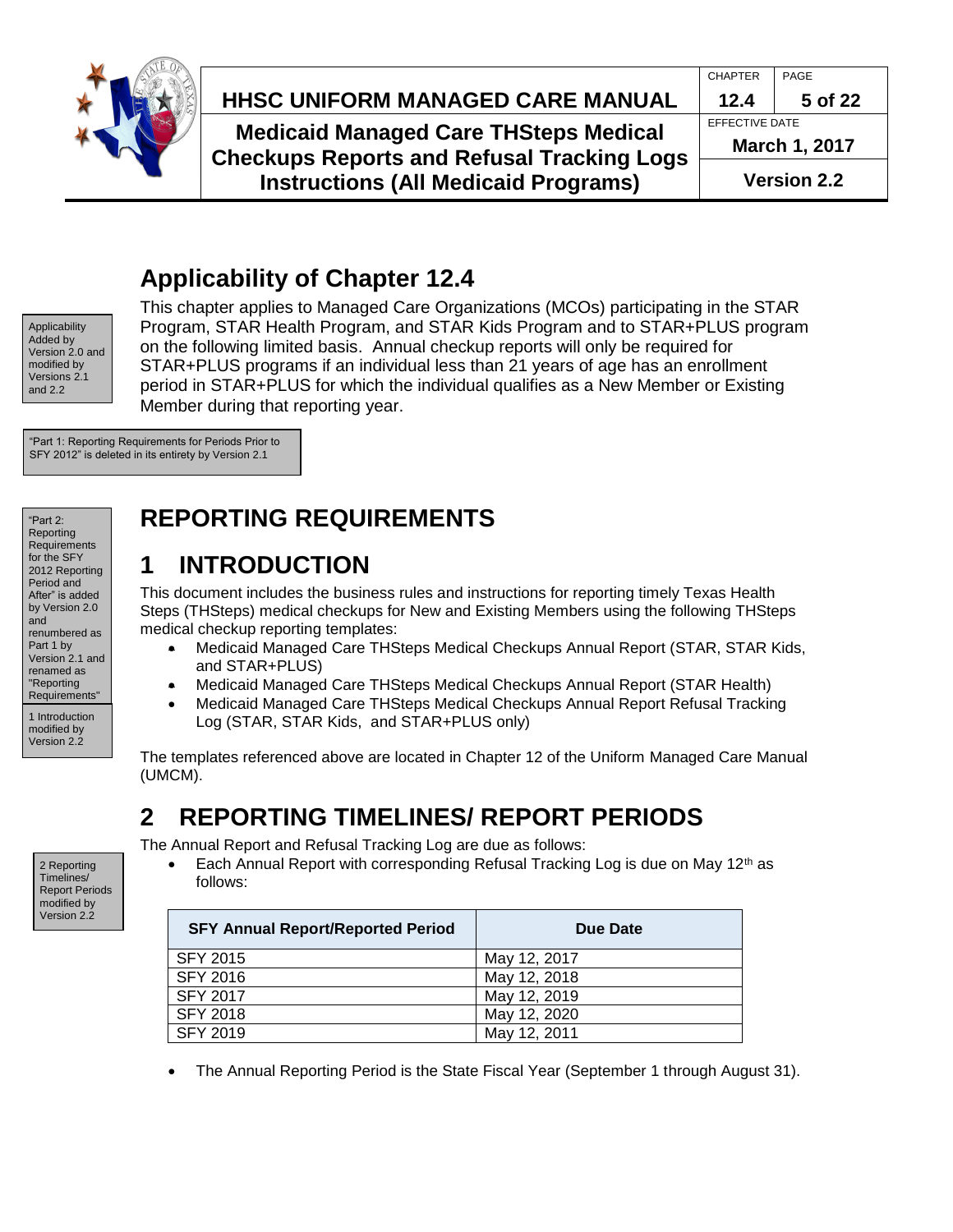

# **HHSC Uniform Managed Care MANUAL HHSC UNIFORM MANAGED CARE MANUAL 12.4 6 of 22**

## **Medicaid Managed Care THSteps Medical Checkups Reports and Refusal Tracking Logs Instructions (All Medicaid Programs)**

| gs |                       | <b>Version 2.2</b> |  |
|----|-----------------------|--------------------|--|
|    | <b>March 1, 2017</b>  |                    |  |
|    | <b>EFFECTIVE DATE</b> |                    |  |
|    | 12.4                  | 6 of 22            |  |
|    | <b>CHAPTER</b>        | PAGE               |  |
|    |                       |                    |  |

- o The reporting period includes claims data for Members enrolled with dates of service from September 1 of the SFY through August 31 of the following SFY, with claims adjudicated through the end of March of the year the report is due.
- o All 837 encounters submitted to HHSC's Administrative Services Contractor through March of the year the report is due will be used for validation.
- o **ONLY paid claims and encounters, or claims/encounters denied SOLELY for late filing, may be included in the report.**
- If any due dates fall on a national holiday or weekend, the reports will be due on the next Business Day.
- Delinquent (not submitted or submitted late), incomplete, or inaccurate reports may result in HHSC's assessment of remedies against the MCO.

# <span id="page-5-0"></span>**3 REPORT SUBMISSION GUIDELINES AND REQUIREMENTS**

- MCOs must use the Annual Report Templates and Refusal Tracking Log provided in the UMCM. HHSC will not accept reports submitted in other formats nor scanned images of the reports.
- 3 Report Submission Guidelines and **Requirements** modified by Version 2.2
- All reports must be typed.
- All fields/ columns for each of the sections of the reports must be completed. (See the general reporting information and instructions for each report for additional details.)
- If the MCO participates in more than one Program, the MCO must submit separate reports for each Program.
- All components of the reports (Report and Refusal Tracking Log) must be submitted together.
- STAR, STAR Kids, STAR+PLUS, and STAR Health MCOs must submit their reports via TXMedCentral using the following guidelines according to the Program reports being submitted:
	- $\circ$  Each report and corresponding refusal tracking log must be submitted in a zip file together by Program. The refusal tracking log is required for STAR, STAR Kids, and STAR+PLUS programs only.
	- o Each zip file must be saved in the MCO's TXMedCentral folder: **XXXDELIV** (where  $XXX =$  the MCO's alpha abbreviation)

### **Annual Reports Zip File Naming Convention**

- The MCO must use the following naming convention for each zip file submitted:
- "XXX" = the MCO's alpha abbreviation code
- "frew90" = the Medicaid Managed Care THSteps Medical Checkups Report
- "Program" = The MCO will indicate for "Program" whether the reports in the zip file are STAR, STAR Kids (SK), STAR+PLUS (SP), or STAR Health (FC).
- "YY" = the last two digits of the SFY being reported
- "file extension" = saved as .zip

### **EXAMPLES:**

Zip file with STAR Program Annual Report and Refusal Tracking Log for SFY 2012: XXXfrew90STAR12.zip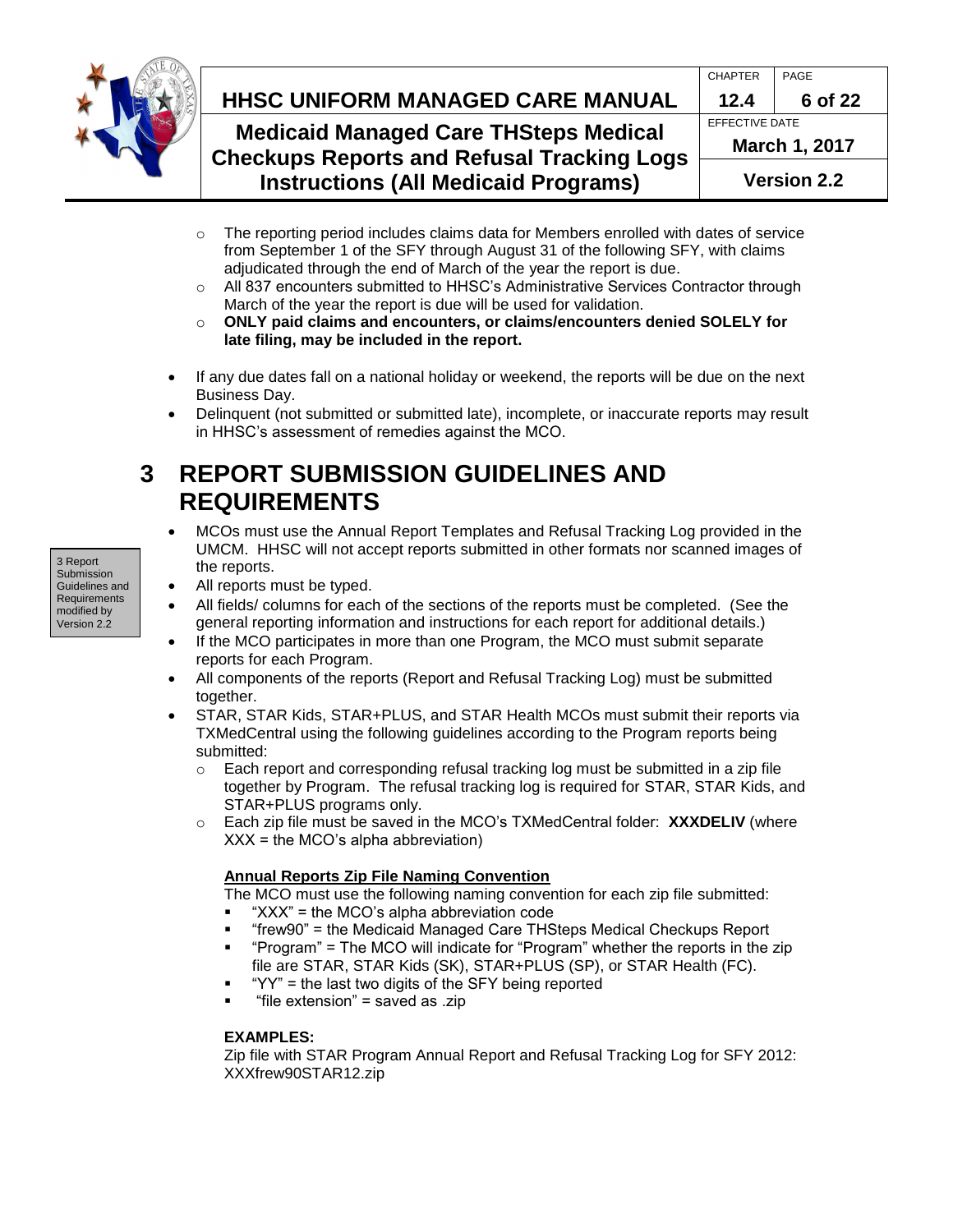

# **HHSC Uniform Managed Care MANUAL HHSC UNIFORM MANAGED CARE MANUAL 12.4 7 of 22**

## **Medicaid Managed Care THSteps Medical Checkups Reports and Refusal Tracking Logs Instructions (All Medicaid Programs)**

| <b>March 1, 2017</b> |         |  |
|----------------------|---------|--|
| EFFECTIVE DATE       |         |  |
| 12.4                 | 7 of 22 |  |
| <b>CHAPTER</b>       | PAGE    |  |
|                      |         |  |

Zip file with STAR+PLUS Program Annual Report and Refusal Tracking Log for SFY 2013: XXXfrew90SP13.zip

Zip file with STAR Health Annual Report for SFY 2012: XXXfrew90FC12.zip

### **Annual Reports and Refusal Tracking Logs Naming Conventions**

The Annual Reports must use the following naming conventions to identify the report and refusal tracking log contained within each zip file. The refusal tracking log is required for STAR, STAR Kids, and STAR+PLUS programs only.

- "XXX" = the MCO's alpha abbreviation code
- "frew90" or "frewrtl" = "frew90" will indicate the report and "frewrtl" will indicate the refusal tracking log
- "Program" = The MCO will indicate for "Program" whether the reports in the zip file are STAR, STAR Kids (SK), or STAR+PLUS (SP).
- "YY" = the last two digits of the SFY being reported
- "file extension" = saved as the type of file being submitted (such as .doc or .xls)

#### **EXAMPLES:**

STAR Annual Report for SFY 2012: XXXfrew90STAR12.doc

STAR+PLUS Annual Refusal Tracking Log for SFY 2014: XXXfrewrtlSP14.xls

STAR Kids Annual Report for SFY 2017: XXXfrew90SK17.doc

# <span id="page-6-0"></span>**4 DEFINITIONS, BUSINESS RULES, and TIMELINESS STANDARDS**

# <span id="page-6-1"></span>**4.1 New Members**

### *Definition*

A "New Member" in an MCO is an individual who:

- Is under age 21 at the time of enrollment.
- Enrolls with the MCO (or becomes enrolled in the case of STAR Health) during the period covered by the report (the "reported period.")
- Has not previously been enrolled for 90 or more continuous days in the MCO at any time in the 730 calendar days prior to the date of enrollment in the MCO.
- Is enrolled for 90 or more continuous days and does not reach age 21 during the 90 or more continuous days. Exception: In Quarter 2 of a non-leap year, a Member enrolled for 89 days, i.e. February 1 to April 30, and does not reach age 21 during this period should be counted as a "New Member."
- May have multiple periods of enrollment during their first year in the MCO, but has at least one period of enrollment of 90 or more continuous days. Periods of enrollment with a gap of coverage are not to be added together. The period of enrollment must be a continuous 90 days, but may comprise separate eligibility segments. For example, a Member enrolled September 1 through October 31 and again enrolled November 1 through December 31 meets the requirement for 90 days or more of continuous enrollment. A Member enrolled September 1 through October 31 and again enrolled

4.1 New Members modified by Version 2.2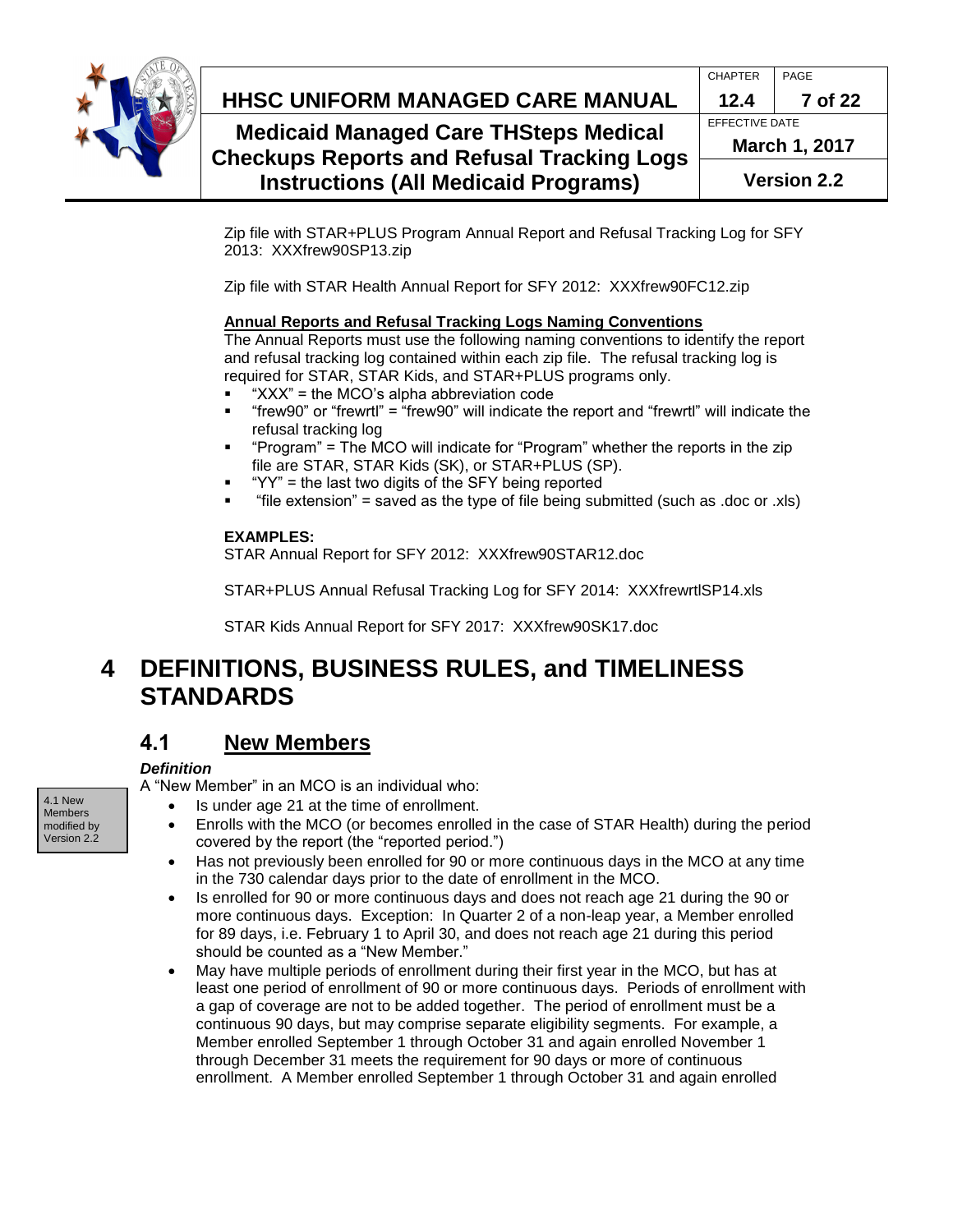

#### **HHSC Uniform Managed Care MANUAL HHSC UNIFORM MANAGED CARE MANUAL 12.4 8 of 22** CHAPTER PAGE **Medicaid Managed Care THSteps Medical**  EFFECTIVE DATE

**Checkups Reports and Refusal Tracking Logs Instructions (All Medicaid Programs)**

**March 1, 2017 Version 2.2**

December 1 through January 31 does not meet the requirement for 90 days or more of continuous enrollment.

### *Business Rules*

- For the Annual Reports, Members meeting the definition of New Member will be counted in the SFY in which they were enrolled with the MCO.
	- o Example: Member enrolled in managed care during SFY 2012 will be counted in SFY 2012 as having received a checkup or not even if the eligibility window (90 continuous days) crosses into SFY 2013.
- Timely checkup service will be based on the first period of enrollment that qualifies the Member as a New Member.
- A New Member who moves from one plan code to another within the same MCO is considered a New Member when he or she enters the new plan code.
- A New Member who moves from the MCO's STAR plan to the MCO's STAR Kids or STAR+PLUS plan or vice versa is considered a New Member when he or she enters the new plan code and the new program.
- **STAR, STAR Kids, and STAR+PLUS ONLY:** The New Member effective date will begin based on the effective date of enrollment indicated on the **first 834 enrollment file** listing the client as a Member of that MCO. If the effective date of the enrollment reflects a retroactive date, the 90-day counter begins with the **receipt** of the 834 enrollment file reflecting the Member being enrolled into the MCO.
- **STAR Health ONLY:** The New Member effective date will begin on the date the MCO **receives** the **Daily Notification File (DNF)** listing the client as a Member of that MCO. If the effective date of the enrollment reflects a retroactive date, the 90-day counter begins with the **receipt** of the Daily Notification File reflecting the Member being enrolled into the MCO.

### *Due Medical Checkups*

- **STAR, STAR Kids, and STAR+PLUS:** All New Members are due a checkup within 90 days of enrollment unless the MCO verifies the New Member received a THSteps medical checkup since their last birthday prior to his/her enrollment as a New Member in the MCO.
- **STAR Health:** All New Members are due a checkup within 90 days of enrollment.

### *Timely Medical Checkups*

A New Member Medical Checkup is considered to have been provided timely if:

- It meets the definition of a THSteps Medical Checkup as included in this document, **AND**
- It occurred within 90 days of enrollment or knowledge of enrollment for a New Member, includes newborn checkups.

# <span id="page-7-0"></span>**4.2 Existing Members**

### *Definition*

An "Existing Member" in an MCO is an individual who:

- Is not defined as a New Member.
- Was enrolled in the MCO for at least one 90 or more continuous day segment (making them eligible to be counted previously as a New Member at least once) within the 730 calendar days prior to the date of enrollment in the MCO. Exception: For a New Member

4.2 Existing Members modified by Version 2.2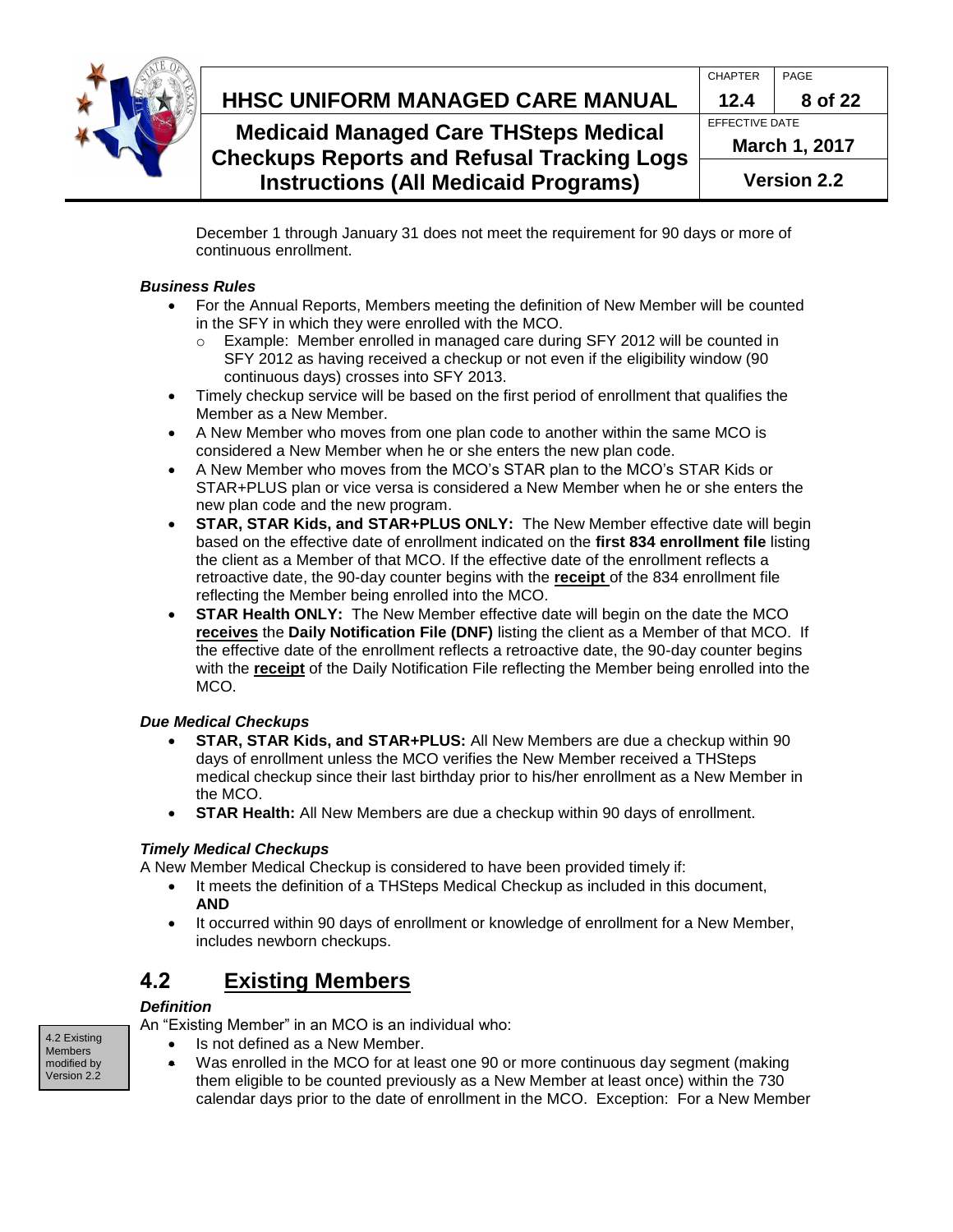

# **HHSC Uniform Managed Care MANUAL HHSC UNIFORM MANAGED CARE MANUAL 12.4 9 of 22**

## **Medicaid Managed Care THSteps Medical Checkups Reports and Refusal Tracking Logs Instructions (All Medicaid Programs)**

|    | <b>Version 2.2</b>    |         |  |
|----|-----------------------|---------|--|
| วร | <b>March 1, 2017</b>  |         |  |
|    | <b>EFFECTIVE DATE</b> |         |  |
|    | 12.4                  | 9 of 22 |  |
|    | <b>CHAPTER</b>        | PAGE    |  |
|    |                       |         |  |

whose 90 or more continuous days of enrollment cross state fiscal years, the Member will be counted as New in the previous state fiscal year and Existing in the current state fiscal year. For example, a Member is enrolled with the MCO in August, September, October, and November of 2012. The Member is counted as a New Member for SFY 2012 reporting and an Existing Member for SFY 2013 reporting.

- Members who are under age 20 or turning 20 during the reporting period are due a periodic medical checkup. Members who are turning 21 during the reporting period are not due a periodic medical checkup as no periodic medical checkup is due at age 21.
- Has at least one period of enrollment resulting in 90 or more continuous days during the reporting period.

### *Business Rules*

- All Members meeting the definition of Existing Member are counted.
- Timely checkup service is based on checkups due while the Existing Member is enrolled with the MCO.
- Age or ages attained during the reporting period are used to determine which periodic checkups are due within the reporting period.
- An Existing Member who moves from one plan code to another within the same MCO is considered a New Member when he or she enters the new plan code.
- An Existing Member who moves from the MCO's STAR plan to the MCO's STAR Kids or STAR+PLUS plan or vice versa is considered a New Member when he or she enters the new plan code and the new program.

### *Due Medical Checkups*

- All Existing Members are due checkups in accordance with the THSteps periodicity schedule.
- A checkup is due if the periodic due date occurs during the Member's period(s) of enrollment in the MCO during the reporting period.

### *Timely Medical Checkups*

- Checkups received before the periodic due date are not timely checkups.
- Member is less than 36 months of age: A checkup is considered to have been provided timely if the checkup occurs within 60 days beyond the periodic due date based on an Existing Member's birthday.
- Member is 36 months of age or older: A checkup is considered to have been provided timely if the checkup occurs within 364 calendar days after the child's birthday in a nonleap year or 365 calendar days after the child's birthday in a leap year.

# <span id="page-8-0"></span>**4.3 THSteps Medical Checkups**

Criteria for complete Texas Health Steps medical checkups and claims filing are found in the Texas Medicaid Provider Procedures Manual (TMPPM) and its Children's Services Handbook. Claims must meet requirements as defined within the TMPPM and its Children's Services Handbook.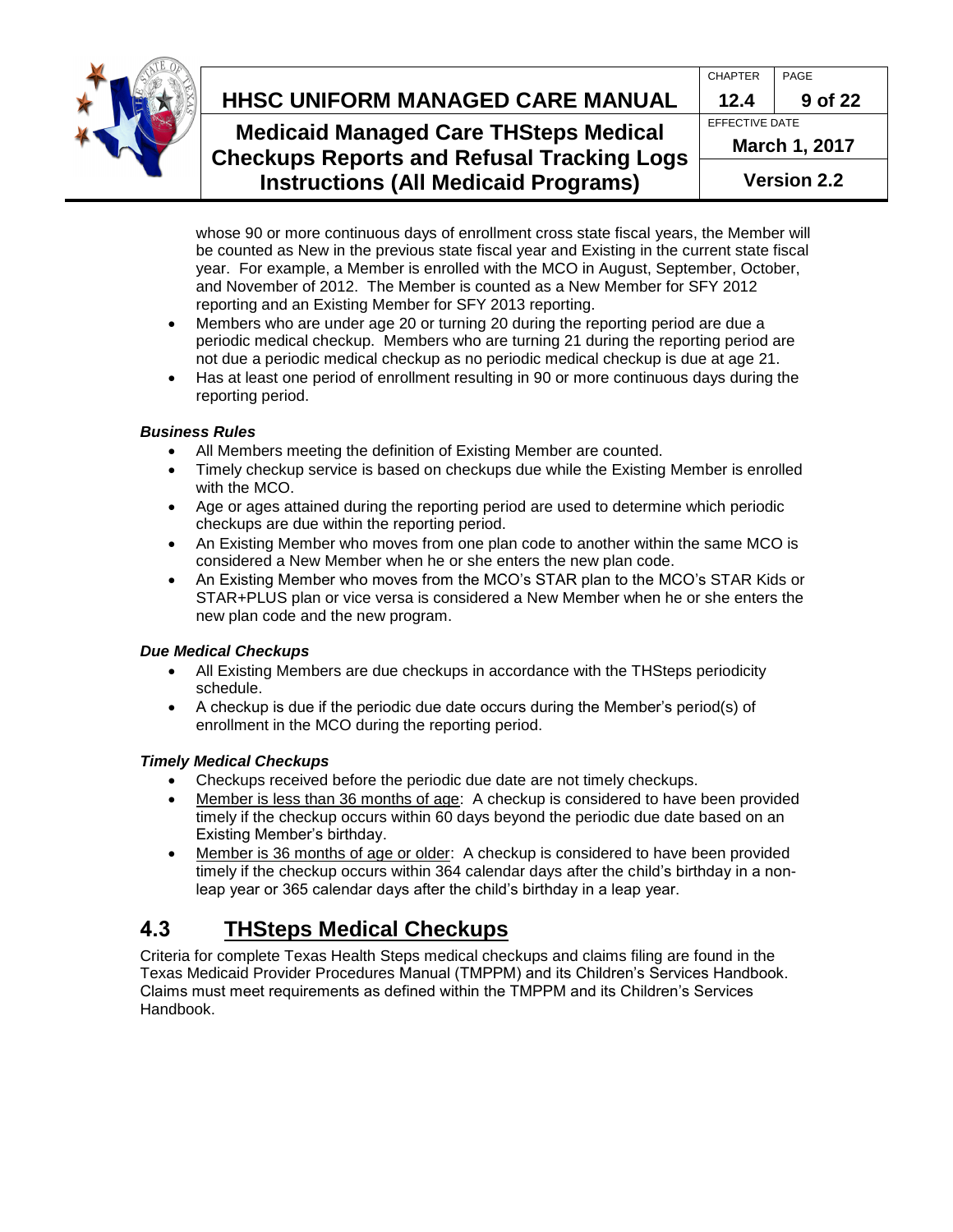

# **HHSC Uniform Managed Care MANUAL HHSC UNIFORM MANAGED CARE MANUAL 12.4 10 of 22**

**Medicaid Managed Care THSteps Medical Checkups Reports and Refusal Tracking Logs Instructions (All Medicaid Programs)**

modified by Version 2.2

# <span id="page-9-0"></span>**5 MEDICAID MANAGED CARE THSteps MEDICAL CHECKUPS ANNUAL REPORT for STAR, STAR Kids, and STAR+PLUS**

# <span id="page-9-1"></span>**5.1 General Report Information**

- The Medicaid Managed Care THSteps Medical Checkups Annual Report covers ONLY MEDICAID Members under age 21 enrolled in STAR, STAR Kids, or STAR+PLUS.
- Each Annual Report must include the previous State Fiscal Year (SFY) data (September 1 through August 31).
- If information is not available for any of the columns within the report, enter a zero. Do not leave cells blank.
- HHSC will calculate and report the percent of New Members who get checkups within 90 days of enrollment as follows:

Number of New Members receiving checkups within 90 days = B.3 divided by the total number of New Members minus the number of New Members receiving a checkup prior to enrollment plus the number of New Members who refused [(B.2)-(B.4+B.5)].

Example: Number of New Members (B.2) = 100; number of New Members receiving a checkup (B3) = 60; number of New Members receiving a checkup prior to enrollment (B.4) = 10; number of New Members who refused a checkup (B.5) = 10; Final percent calculation:  $60 \div (100 \cdot (10+10)) = 75.00\%$ 

 HHSC will calculate and report the percent of Existing Members who get all age appropriate checkups in a timely manner as follows:

Number of Existing Members due and receiving checkups  $= C.3$  divided by the total number of Existing Members minus the number of Existing Members not due a checkup plus the number of Existing Members who refused [(C.2) - (C.4+C.5)].

Example: Number of Existing Members  $(C.2) = 100$ ; number of Existing Members due and receiving a checkup  $(C.3) = 60$ ; number of Existing Members not due a checkup  $(C.4) = 10$ ; number of Existing Members who refused a checkup  $(C.5) = 10$ ; Final percent calculation: 60  $\div$  (100 - (10+10)) = 75.00%

 HHSC has the right to inspect and/or request documentation or information that the MCO is required to track and/or retain to support any Annual Reports submitted.

# <span id="page-9-2"></span>**5.2 Annual Report Template Instructions**

### *Section A. Managed Care Organization (MCO) Information*

- Report Period: Enter the State Fiscal Year (SFY) in **yyyy** format (i.e. 2012) for the SFY being reported.
- Date Report Compiled: Enter the date the report was prepared in the **mm/dd/yy** format (i.e. 05/12/14).
- MCO Name: Enter the MCO name. Do not use acronyms.

5.2 Annual Report Template Instructions modified by Version 2.2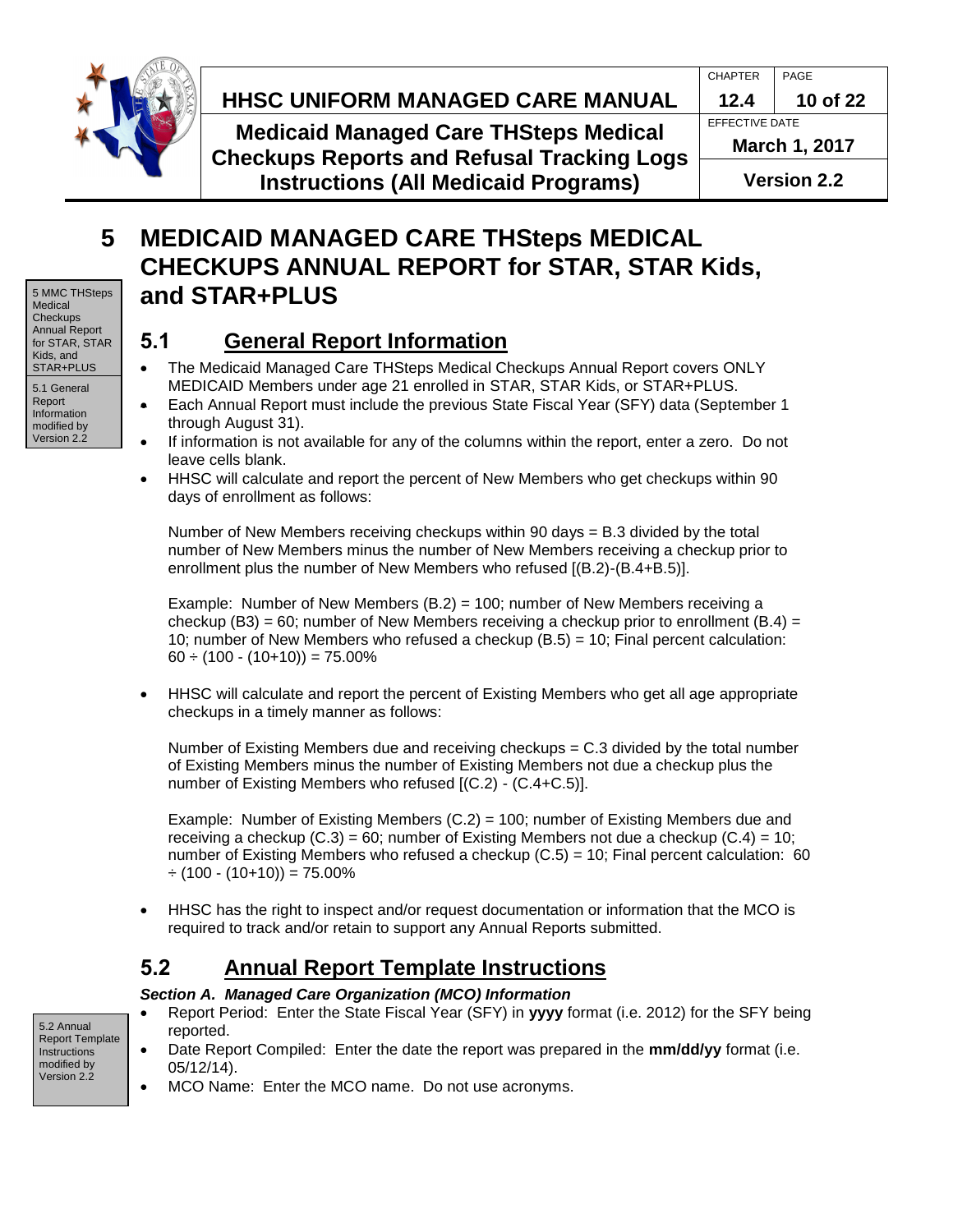

# **HHSC Uniform Managed Care MANUAL HHSC UNIFORM MANAGED CARE MANUAL 12.4 11 of 22**

### **Medicaid Managed Care THSteps Medical Checkups Reports and Refusal Tracking Logs Instructions (All Medicaid Programs)**

|    | <b>CHAPTER</b>        | PAGE     |  |
|----|-----------------------|----------|--|
|    | 12.4                  | 11 of 22 |  |
|    | <b>EFFECTIVE DATE</b> |          |  |
| IS | March 1, 2017         |          |  |
|    | <b>Version 2.2</b>    |          |  |

- MCO Plan Code(s): Enter the plan code(s) for the MCO for the Program being reported. Do not include preceding zeros. Do not include Service Area/Rural Service Area Region names or abbreviations. Plan codes may be separated by comma(s) and/or "and."
- Program Served: The MCO must check the appropriate line of business for which the information is being reported (STAR, STAR Kids, or STAR+PLUS).
- MCO Contact Name and Telephone Number: The MCO must identify a contact person knowledgeable about the preparation and compilation of this report and include that individual's name and telephone contact information.

#### *Section B: New Members (Birth through Age 20) Enrolled in the MCO for 90 or More Continuous Days*

### Column 1: Service Area/Rural Service Area Region

For the Program Served (STAR, STAR Kids, or STAR+PLUS) identified in Section A, the MCO will list each Service Area/Rural Service Area Region they serve on a separate line.

- Use the following Service Area names in Column 1 as appropriate: Bexar, Dallas, El Paso, Harris, Hidalgo, Jefferson, Lubbock, Nueces, Tarrant, or Travis.
- Use the following Rural Service Area Region names in Column 1 as appropriate: Central, Northeast, West

### Column 2: Total Number of New Members

For each Service Area/Rural Service Area Region listed in Column 1, enter the total number of New Members entering that particular MCO for the reporting period.

#### **IMPORTANT: The MCO must identify ALL New Members in the total New Member count in Section B, Column 2. A New Member who does not receive a checkup during or prior to enrollment in the MCO or from whom a refusal was not obtained may only be counted in Column 2.**

#### Column 3: Number of New Members Receiving a THSteps Medical Checkup within the  $1<sup>st</sup>90$ Days of Enrollment

For all New Members, report the total count of New Members that received a THSteps medical checkup within their first 90 days of enrollment.

 New Members who receive multiple THSteps medical checkups within their first 90 days of enrollment are counted once based on the date of the first checkup received.

Example: A baby born during SFY 2012 to a Member covered by the MCO that remains in the MCO has the potential of receiving 4 screens within their first 90 days of enrollment according to the THSteps periodicity schedule: newborn, 3-5 days, 2 weeks, and 2 months. To appropriately count the newborn New Member, the newborn would be **counted once for the first medical checkup completed** during their first 90 days of enrollment. For a newborn New Member that received their newborn, 3-5 days, 2 week, AND 2 month checkups during their enrollment with the MCO, the count will be "1" and appear in Section B, Column 3.

#### **IMPORTANT: The MCO may only count a New Member ONCE in Column 3, Column 4, or Column 5 of the report for whichever column is most appropriate.**

Column 4: Number of New Members Receiving a THSteps Medical Checkup Prior to Enrollment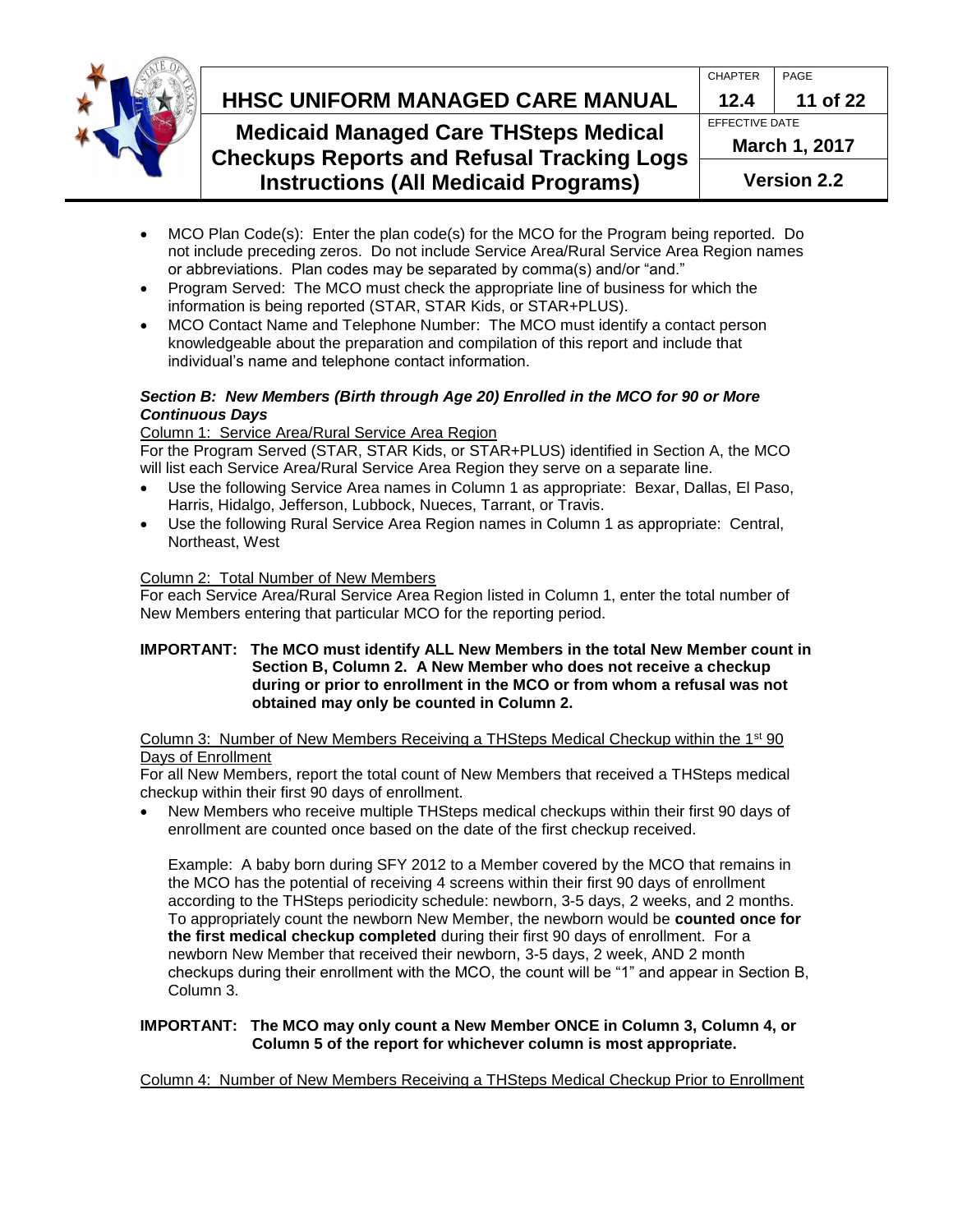

# **HHSC Uniform Managed Care MANUAL HHSC UNIFORM MANAGED CARE MANUAL 12.4 12 of 22**

## **Medicaid Managed Care THSteps Medical Checkups Reports and Refusal Tracking Logs Instructions (All Medicaid Programs)**

| <b>CHAPTER</b>        | PAGE     |
|-----------------------|----------|
| 12.4                  | 12 of 22 |
| <b>EFFECTIVE DATE</b> |          |
| <b>March 1, 2017</b>  |          |
| <b>Version 2.2</b>    |          |

Enter the number of New Members who received a THSteps medical checkup prior to enrollment in the MCO as evidenced by MCO receipt of validation that a THSteps medical checkup was received.

 The MCO or the PCP must retain any documentation used to validate that a complete THSteps checkup due for a New Member was performed prior to enrollment in the MCO that qualifies the Member as a New Member. Section 5.3.1.4, Verification of Medical Checkups, of the 2011 Texas Medicaid Provider Procedures Manual's (TMPPM) Children's Services Handbook provides detail regarding documentation accepted as verification. (Refer to the most recent version of the TMPPM for updates).

HHSC will accept the following documentation as validation:

- 1. A copy of the Member's medical record or a written statement from the THSteps provider of record that includes the date the full THSteps medical checkup was performed for the Member while the Member was enrolled in Medicaid;
- 2. A copy of the THSteps paid claim or encounter information for the Member; or
- 3. Member information HHSC may provide to the MCO that identifies who had a THSteps claim prior to enrollment in the MCO
- If the documentation was not received timely, the MCO remains obligated to provide a THSteps medical checkup to the New Member and meet the time period objectives required by contract.
- New Members or Member representatives who voluntarily and knowingly refused a THSteps medical checkup must not be included in this column (see Column 5).

### **IMPORTANT: The MCO may only count a New Member ONCE in Column 3, Column 4, or Column 5 of the report for whichever column is most appropriate.**

### Column 5: Number of New Members Refusing a THSteps Medical Checkup Enter the number of New Members who were **PERSONALLY CONTACTED** and are documented on the Annual Report Refusal Tracking Log as voluntarily and knowingly refusing a

THSteps medical checkup during the reporting year. Refusal of THSteps medical checkups is only acceptable from a Member, 18 years of age or older or otherwise legally emancipated, or from the minor Member's parent or legal

- representative. In this context, MCOs may only consider a minor to be emancipated for purposes of refusing THSteps medical checkups if the minor:
	- 1. Has obtained an order from a Texas court removing his/her disabilities of minority, and provides this to the plan;
	- 2. Has obtained an out-of-state court emancipation order, has filed an appropriate certified copy in the deed records of any Texas county, and provides this to the plan; or
	- 3. The minor is unmarried, has a child, has actual custody of the child, and refuses a checkup *for the child*;
	- 4. The minor is on active duty with the armed services of the United States of America;
	- 5. The minor is legally married; or
	- 6. The minor is
		- a. 16 years of age or older and resides separate and apart from the child's parents, managing conservator, or guardian, with or without the consent of the parents, managing conservator, or guardian and regardless of the duration of the residence; and
		- b. managing the child's own financial affairs, regardless of the source of the income.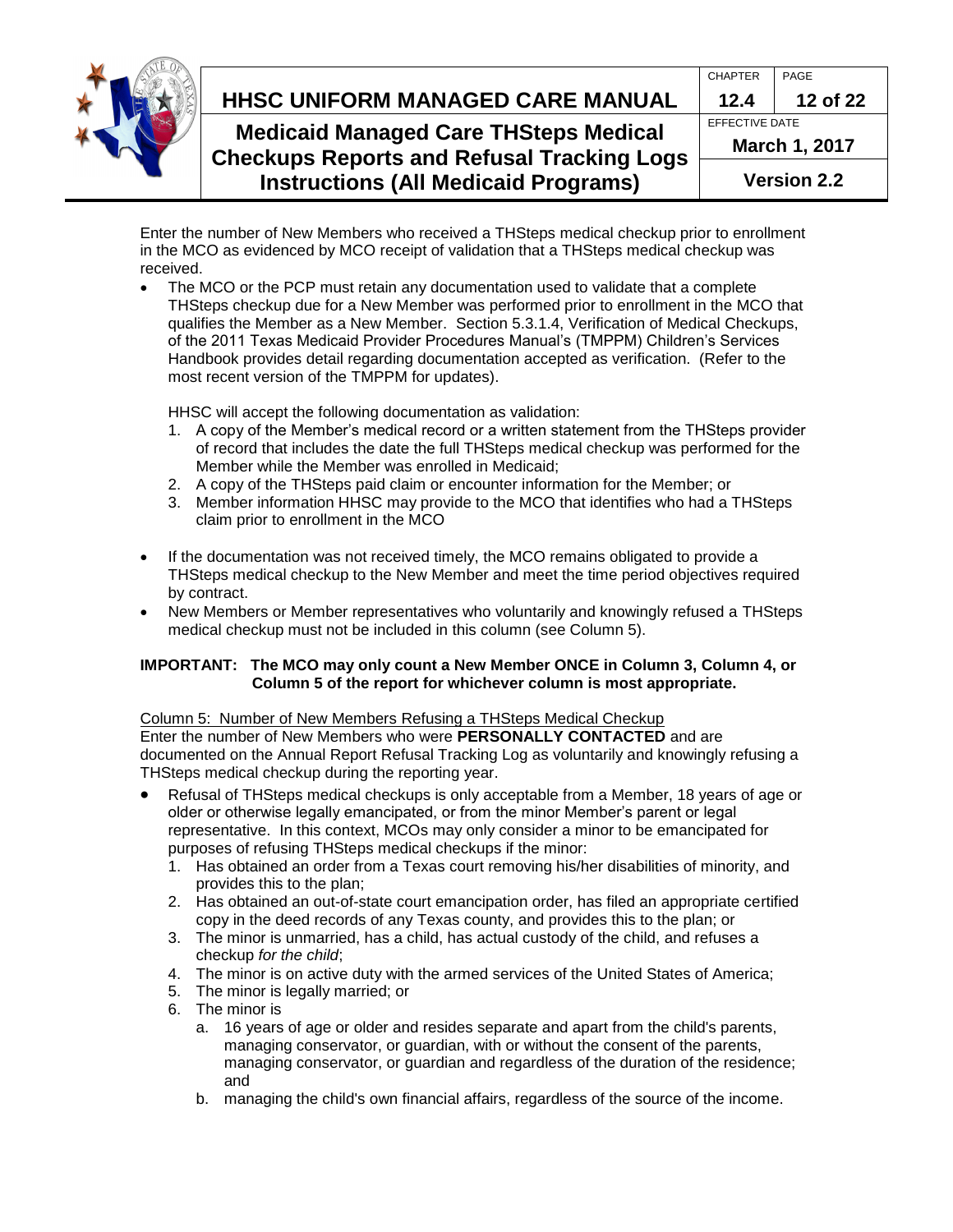

# **HHSC Uniform Managed Care MANUAL HHSC UNIFORM MANAGED CARE MANUAL 12.4 13 of 22**

## **Medicaid Managed Care THSteps Medical Checkups Reports and Refusal Tracking Logs Instructions (All Medicaid Programs)**

| <b>CHAPTER</b>       | PAGE     |  |
|----------------------|----------|--|
| 12.4                 | 13 of 22 |  |
| EFFECTIVE DATE       |          |  |
| <b>March 1, 2017</b> |          |  |
| <b>Version 2.2</b>   |          |  |

- New Member refusals must be tracked individually on the "Medicaid Managed Care NEW MEMBER Refusal Tracking Log" of the Annual Report Refusal Tracking Log.
- The Annual Report Refusal Tracking Log will be submitted by the MCO along with the Medicaid Managed Care THSteps Medical Checkups Annual Report even if no Members refused. See the general report information and instructions for the Annual Report Refusal Tracking Log for additional details (Section 7).
- Members who received a checkup prior to enrollment and are counted in Column 4 are not to be included as refusing a checkup.
- The MCO should contact a New Member when enrolled and encourage the Member to obtain a Texas Health Steps checkup.
- A refusal received as a New Member during one SFY cannot be recorded and counted in subsequent SFY reporting unless refusal code 2 ("I am knowingly and voluntarily refusing the THSteps medical checkup(s) permanently") is obtained.
- Refusals obtained prior to the beginning of the SFY being reported may not be counted.
- Refusals should be obtained within 90 days from the start of the Member's 90 continuous days of enrollment segment, or prior to the 90 continuous day segment in the SFY being reported if the Member's refusal was initially obtained during a short enrollment segment of less than 90 continuous days and later in the SFY the Member had 90 continuous days of enrollment.
- See Section 7.3 for information regarding dates of contact, and reporting New Member refusals on the annual report refusal tracking log.
- If the MCO opts to use Refusal Code 6 ("Refused Other") when a Member or the Member's caretaker is knowingly dismissive or hangs up the phone before a clear refusal is obtained, the MCO must follow the procedure outlined below. The MCO may count the phone contact as a refusal after completing all of the following:
	- 1. The MCO representative must confirm that he/she is speaking with the Member or a minor Member's parent or legal representative.
	- 2. The MCO must send a letter in English and Spanish as a follow up to the call that educates the Member on the importance of receiving a THSteps medical checkup and offers assistance to the Member. The approved language for the follow-up letter is:

### *English Letter Language*

On (insert date), we called to tell you that it's time for your child's Texas Health Steps checkup. We spoke with (enter casehead's name), but we were unable to finish the call.

Texas Health Steps medical checkups help keep your child healthy. The doctor will look at your child from head to toe, checking for health problems you may not know about. The doctor also will see if your child is growing and developing like other children their age. These checkups can help catch health problems before they get bigger and harder to treat. **As long as your child is on Medicaid, the checkup is free.** 

If you need a ride or gas money to get to your child's checkup, call toll free 1-877-633- 8747 (1-877-MED-TRIP), Monday to Friday, 8 a.m. to 5 p.m.

Please call us toll free at xxx-xxx-xxxx to

- Help you find a doctor for your child's Texas Health Steps medical checkup.
- Set up a checkup.
- Answer your questions about checkups or Texas Health Steps.
- Talk to a case manager to help you find and get other services.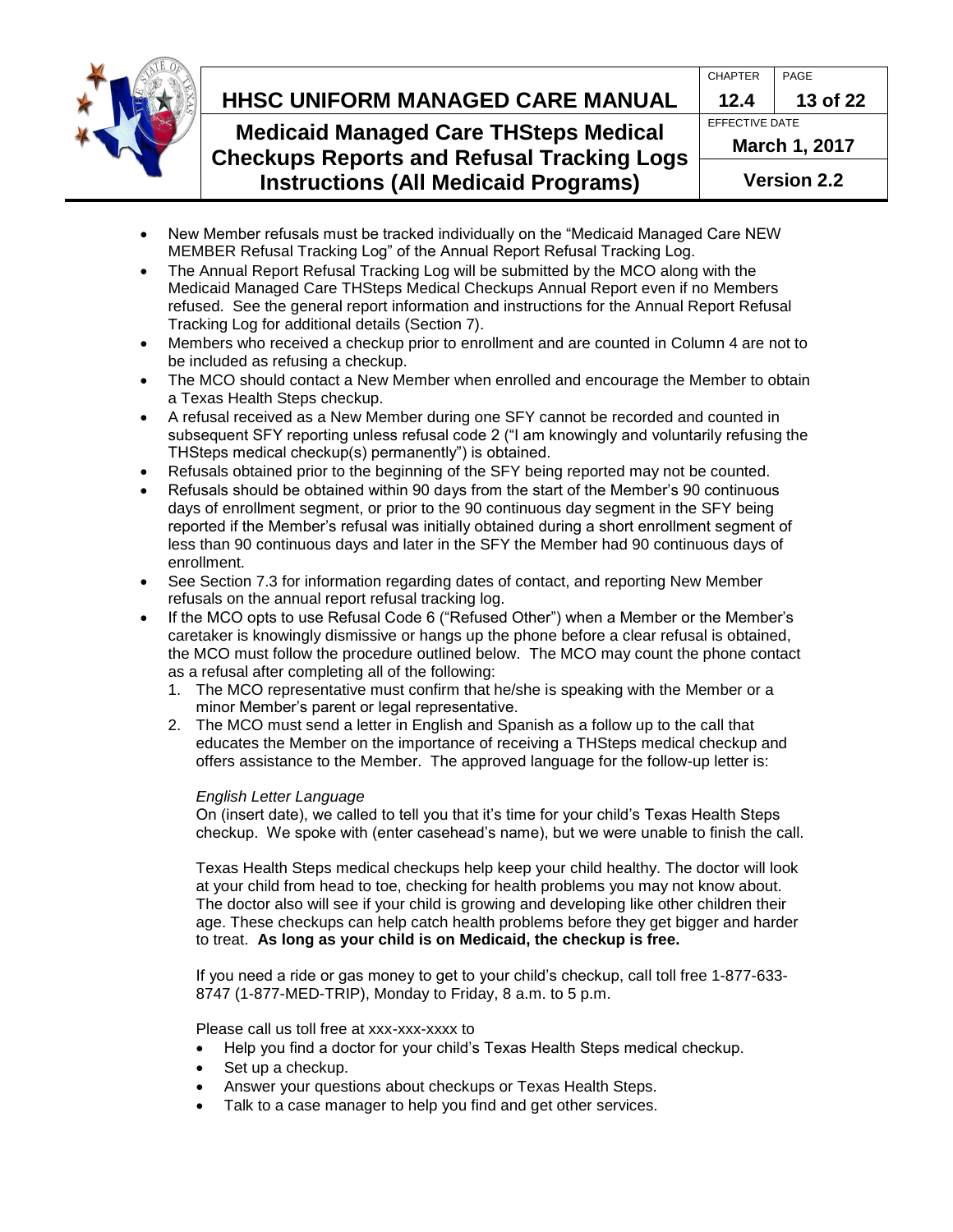

# **HHSC Uniform Managed Care MANUAL HHSC UNIFORM MANAGED CARE MANUAL 12.4 14 of 22**

**Medicaid Managed Care THSteps Medical Checkups Reports and Refusal Tracking Logs Instructions (All Medicaid Programs)**

| <b>CHAPTER</b>       | PAGE     |  |
|----------------------|----------|--|
| 12.4                 | 14 of 22 |  |
| EFFECTIVE DATE       |          |  |
| <b>March 1, 2017</b> |          |  |
| <b>Version 2.2</b>   |          |  |

We can take your call Monday to Friday, 8 a.m. to 8 p.m. Please call us back. We have English and Spanish speaking staff here to help you.

#### *Spanish Letter Language*

El [insert date in Spanish format], llamamos para avisarle que es hora de programar el examen de Pasos Sanos de Texas de su hijo. Hablamos con [enter casehead's name], pero no pudimos terminar la llamada.

Los exámenes médicos de Pasos Sanos de Texas ayudan a mantener la buena salud de su hijo. El doctor examinará al niño de pies a cabeza, revisando si hay problemas de salud que usted no haya detectado. El doctor también examinará si el crecimiento y desarrollo del niño son como los de otros niños de su edad. Estos exámenes pueden ayudar a encontrar problemas de salud antes de que sean más graves y difíciles de tratar. **El examen es gratis, siempre que su hijo tenga Medicaid.** 

Si necesita transporte o dinero para la gasolina para ir al examen de su hijo, llame gratis al 1-877-633-8747 (1-877-MED-TRIP), de lunes a viernes, de 8 a.m. a 5 p.m.

Por favor, llámenos gratis al [xxx-xxx-xxxx] para:

- Recibir ayuda para encontrar a un doctor que haga el examen médico de Pasos Sanos de Texas del niño.
- Programar un examen.
- Contestar sus preguntas sobre los exámenes o sobre Pasos Sanos de Texas.
- Hablar con un administrador de casos para que le ayude a encontrar y obtener otros servicios.

Atendemos llamadas de lunes a viernes, de 8 a.m. a 8 p.m. Por favor, llámenos. Tenemos personal que habla inglés y español dispuesto a ayudarle.

- 3. If following receipt of the letter, the Member does not respond to or initiate further contact with the MCO related to the contents of the letter and the MCO does not pay a claim for a THSteps medical checkup during the reporting period, the MCO may document the contact as a refusal using refusal code 6 ("Refused Other").
- 4. Refusal code 6 ("Refused Other") obtained for a Member during one SFY cannot be recorded and counted in subsequent SFY reporting. The MCO is required to contact the Member in the subsequent reporting period.

#### **IMPORTANT: The MCO may only count a New Member ONCE in Column 3, Column 4, or Column 5 of the report for whichever column is most appropriate.**

#### *Section C: All Existing Members (birth through age 20) Enrolled in the MCO for 90 or More Continuous Days*

Column 1: Service Area/Rural Service Area Region

For the Program Served (STAR, STAR Kids, or STAR+PLUS) identified in Section A, the MCO will list each Service Area/Rural Service Area Region they serve on a separate line.

 Use the following Service Area names in Column 1 as appropriate: Bexar, Dallas, El Paso, Harris, Hidalgo, Jefferson, Lubbock, Nueces, Tarrant, or Travis.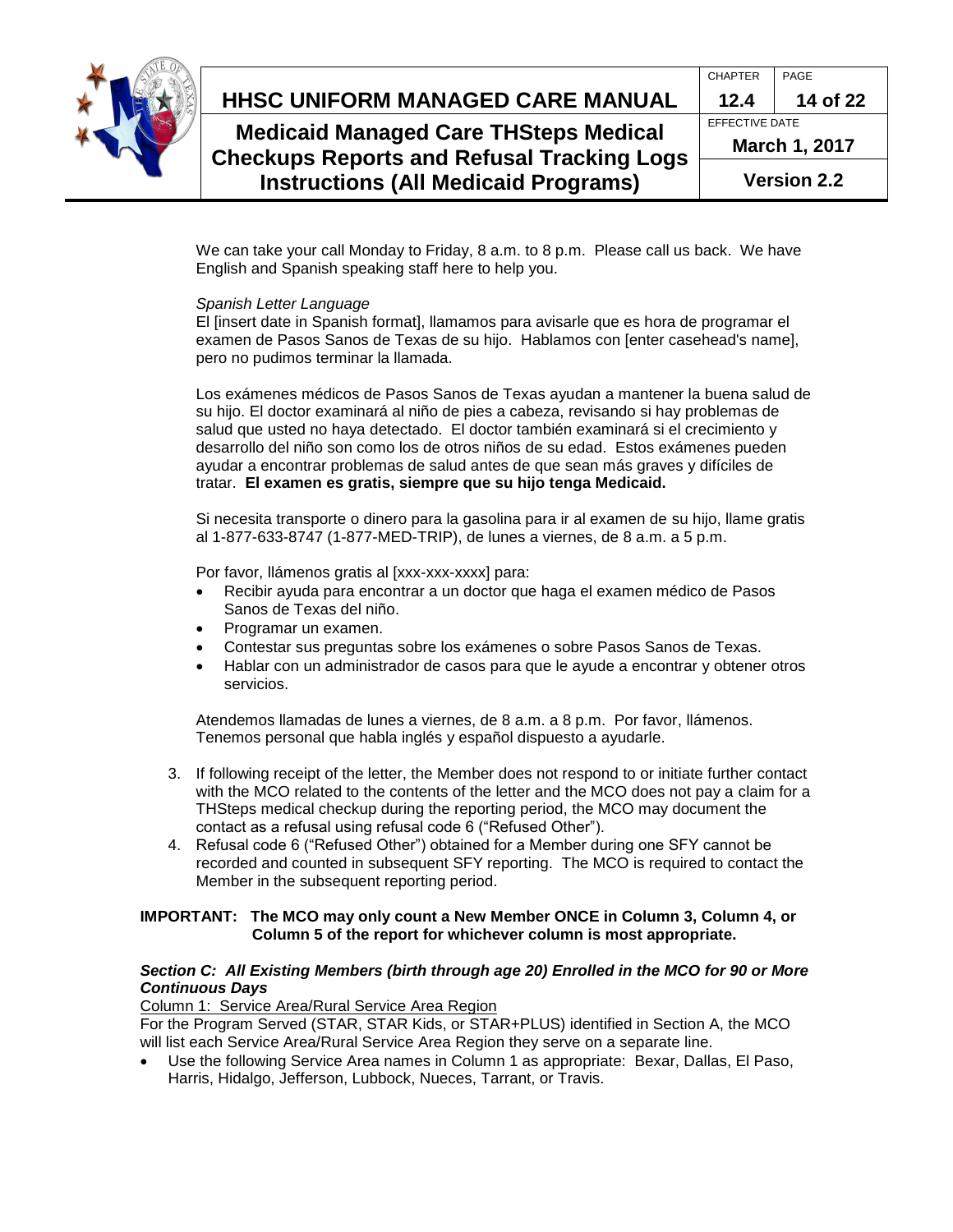

# **HHSC Uniform Managed Care MANUAL HHSC UNIFORM MANAGED CARE MANUAL 12.4 15 of 22**

### **Medicaid Managed Care THSteps Medical Checkups Reports and Refusal Tracking Logs Instructions (All Medicaid Programs)**

| <b>Version 2.2</b>    |          |  |
|-----------------------|----------|--|
| <b>March 1, 2017</b>  |          |  |
| <b>EFFECTIVE DATE</b> |          |  |
| 12.4                  | 15 of 22 |  |
| <b>CHAPTER</b>        | PAGE     |  |

 Use the following Rural Service Area Region names in Column 1 as appropriate: Central, Northeast, West

### Column 2: Total Number of Existing Members

For each Service Area/Rural Service Area Region listed in Column 1, enter the total number of Existing Members enrolled during the reporting period.

#### **IMPORTANT: The MCO must identify ALL Existing Members in the total Member count in Section C, Column 2. All Existing Members must be counted in Column 2 even if they do not receive a checkup(s), are not due a checkup(s), or refuse a checkup during enrollment in the MCO.**

Column 3: Number of Existing Members Due and Receiving ALL Age-Appropriate THSteps Medical Checkups Timely

Enter the number of Existing Members who were due for one or more THSteps medical checkups and received ALL due age-appropriate THSteps medical checkups in a timely manner WHILE THEY WERE ENROLLED IN THE MCO.

### **IMPORTANT: The MCO may only count an Existing Member ONCE in Column 3, Column 4, or Column 5 of the report for whichever column is most appropriate.**

### **BUSINESS RULES:**

 For **all** Existing Members, report the number of Members who received **all** due medical checkups in a timely manner based on age(s) attained during the reporting period and in accordance with the following periodicity schedule.

| 3-5 days  | 2 weeks  | 2 months  | 4 months  |
|-----------|----------|-----------|-----------|
| 6 months  | 9 months | 12 months | 15 months |
| 18 months | 2 years  | 30 months | 3 years   |
| 4 years   | 5 years  | 6 years   | 7 years   |
| 8 years   | 9 years  | 10 years  | 11 years  |
| 12 years  | 13 years | 14 years  | 15 years  |
| 16 years  | 17 years | 18 years  | 19 years  |
| 20 years  |          |           |           |

Column 4: Number of Existing Members Not Due a Checkup

Enter the number of Existing Members who were not due a checkup under the periodicity schedule while enrolled in the MCO. Example: Existing Member enrolled September through December and turned 5 years old in April. The Member was enrolled for greater than 90 days but was not due for his/her checkup during enrollment.

### **IMPORTANT: The MCO may only count an Existing Member ONCE in Column 3, Column 4, or Column 5 of the report for whichever column is most appropriate.**

Column 5: Number of Existing Members Refusing a THSteps Medical Checkup Enter the number of Existing Members who were **PERSONALLY CONTACTED** and are documented on the Annual Report Refusal Tracking log as voluntarily and knowingly refusing THSteps medical checkups due during the reporting year.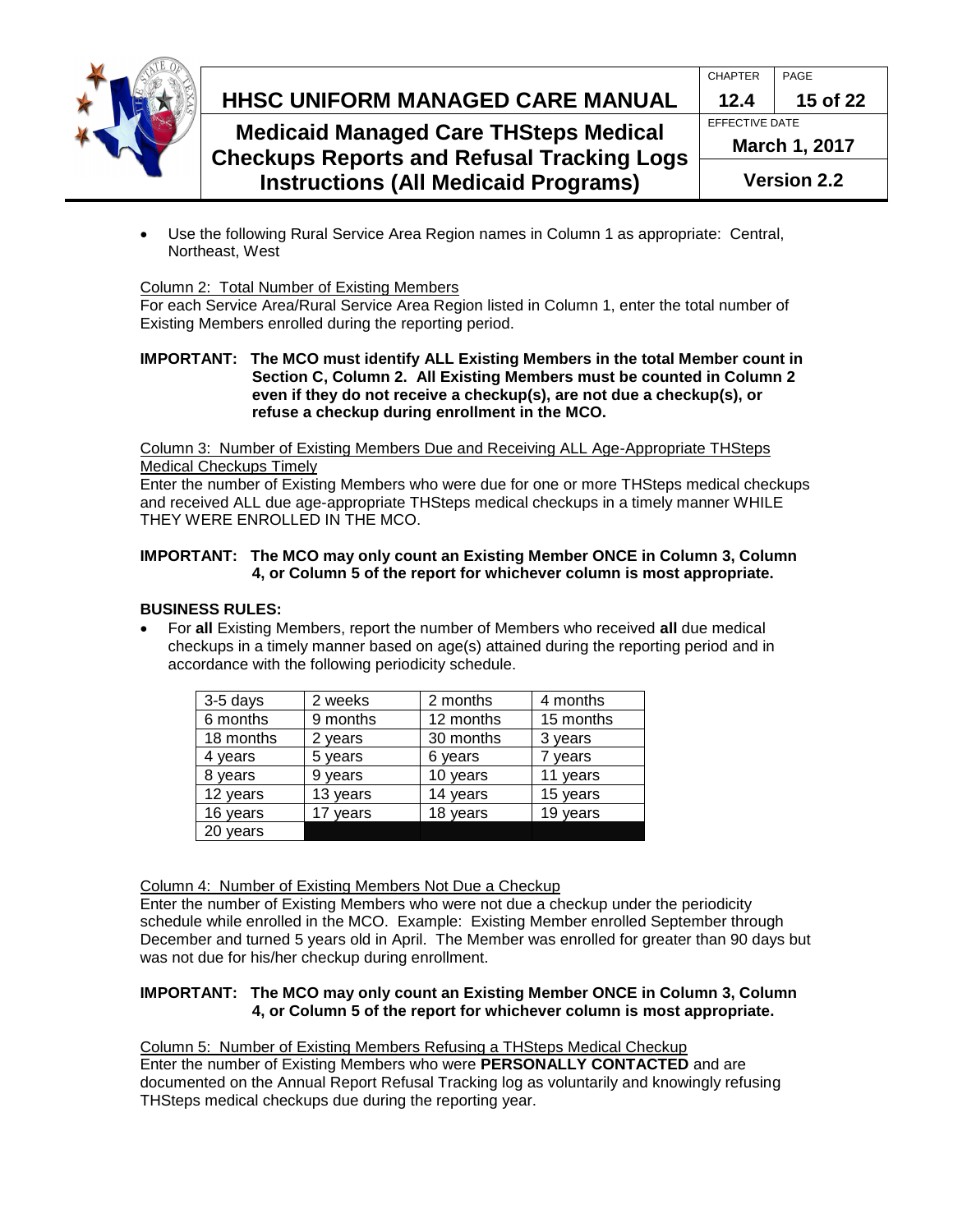

# **HHSC Uniform Managed Care MANUAL HHSC UNIFORM MANAGED CARE MANUAL 12.4 16 of 22**

## **Medicaid Managed Care THSteps Medical Checkups Reports and Refusal Tracking Logs Instructions (All Medicaid Programs)**

| <b>Version 2.2</b>    |          |  |
|-----------------------|----------|--|
| <b>March 1, 2017</b>  |          |  |
| <b>EFFECTIVE DATE</b> |          |  |
| 12.4                  | 16 of 22 |  |
| <b>CHAPTER</b>        | PAGE     |  |
|                       |          |  |

- Refusal of THSteps medical checkups is only acceptable from a Member, 18 years of age or older or otherwise legally emancipated, or from the minor Member's parent or legal representative. In this context, MCOs only may consider a minor to be emancipated for purposes of refusing THSteps medical checkups if the minor:
	- 1. Has obtained an order from a Texas court removing his/her disabilities of minority, and provides this to the plan;
	- 2. Has obtained an out-of-state court emancipation order, has filed an appropriate certified copy in the deed records of any Texas county, and provides this to the plan; or
	- 3. The minor is unmarried, has a child, has actual custody of the child, and refuses a checkup *for the child*;
	- 4. The minor is on active duty with the armed services of the United States of America;
	- 5. The minor is legally married; or
	- 6. The minor is
		- a. 16 years of age or older and resides separate and apart from the child's parents, managing conservator, or guardian, with or without the consent of the parents, managing conservator, or guardian and regardless of the duration of the residence; and
		- b. managing the child's own financial affairs, regardless of the source of the income.
- Existing Member refusals must be tracked individually on the "Medicaid Managed Care EXISTING MEMBER Refusal Tracking Log" of the Annual Report Refusal Tracking Log.
- The Annual Report Refusal Tracking Log must be submitted by the MCO along with the Medicaid Managed Care THSteps Medical Checkups Annual Report even if no Members refused. See the general report information and instructions for the Annual Report Refusal Tracking Log for additional details (Section 7).
- The MCO should contact Existing Members and encourage them to obtain a Texas Health Steps checkup based on their periodic due date.
- A refusal received as an Existing Member during one SFY cannot be recorded and counted in subsequent SFY reporting unless refusal code 2 ("I am knowingly and voluntarily refusing the THSteps medical checkup(s) permanently") is obtained.
- Refusals for Existing Members must be within the timely checkup period following the Member's periodic due date in the SFY being reported.
- If the MCO opts to use Refusal Code 6 ("Refused Other") when a Member or the Member's caretaker is knowingly dismissive or hangs up the phone before a clear refusal is obtained, the MCO must follow the procedure outlined below. The MCO may count the phone contact as a refusal after completing all of the following:
	- 1. The MCO representative must confirm that he/she is speaking with the Member or a minor Member's parent or legal representative.
	- 2. The MCO must send a letter in English and Spanish as a follow up to the call that educates the Member on the importance of receiving a THSteps medical checkup and offers assistance to the Member. The approved language for the follow-up letter is:

### *English Letter Language*

On (insert date), we called to tell you that it's time for your child's Texas Health Steps checkup. We spoke with (enter casehead's name), but we were unable to finish the call.

Texas Health Steps medical checkups help keep your child healthy. The doctor will look at your child from head to toe, checking for health problems you may not know about. The doctor also will see if your child is growing and developing like other children their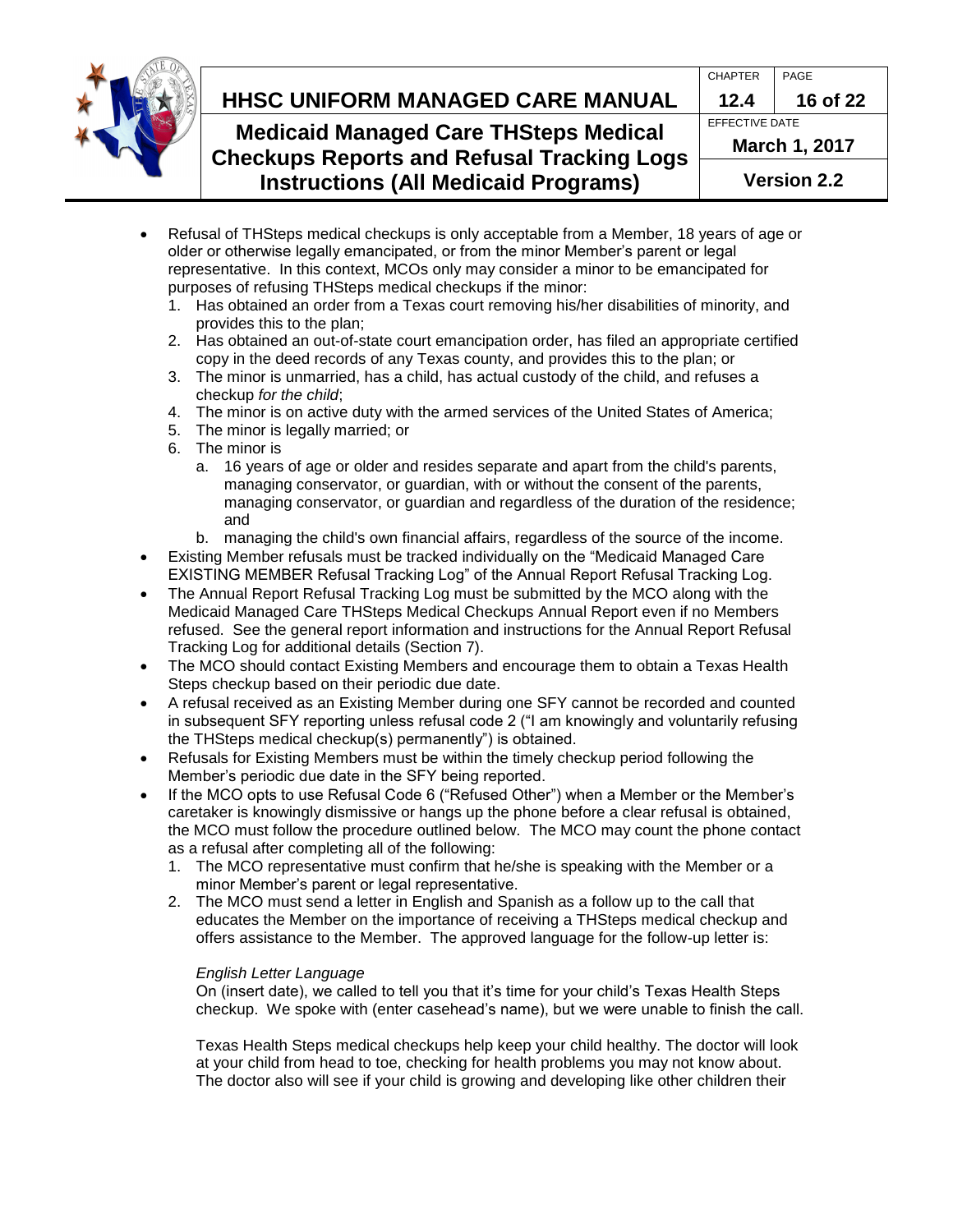

#### **HHSC Uniform Managed Care MANUAL HHSC UNIFORM MANAGED CARE MANUAL 12.4 17 of 22** CHAPTER PAGE **Medicaid Managed Care THSteps Medical Checkups Reports and Refusal Tracking Logs**  EFFECTIVE DATE **March 1, 2017**

**Version 2.2**

age. These checkups can help catch health problems before they get bigger and harder to treat. **As long as your child is on Medicaid, the checkup is free.** 

If you need a ride or gas money to get to your child's checkup, call toll free 1-877-633- 8747 (1-877-MED-TRIP), Monday to Friday, 8 a.m. to 5 p.m.

Please call us toll free at xxx-xxx-xxxx to

Help you find a doctor for your child's Texas Health Steps medical checkup.

**Instructions (All Medicaid Programs)**

- Set up a checkup.
- Answer your questions about checkups or Texas Health Steps.
- Talk to a case manager to help you find and get other services.

We can take your call Monday to Friday, 8 a.m. to 8 p.m. Please call us back. We have English and Spanish speaking staff here to help you.

#### *Spanish Letter Language*

El [insert date in Spanish format], llamamos para avisarle que es hora de programar el examen de Pasos Sanos de Texas de su hijo. Hablamos con [enter casehead's name], pero no pudimos terminar la llamada.

Los exámenes médicos de Pasos Sanos de Texas ayudan a mantener la buena salud de su hijo. El doctor examinará al niño de pies a cabeza, revisando si hay problemas de salud que usted no haya detectado. El doctor también examinará si el crecimiento y desarrollo del niño son como los de otros niños de su edad. Estos exámenes pueden ayudar a encontrar problemas de salud antes de que sean más graves y difíciles de tratar. **El examen es gratis, siempre que su hijo tenga Medicaid.** 

Si necesita transporte o dinero para la gasolina para ir al examen de su hijo, llame gratis al 1-877-633-8747 (1-877-MED-TRIP), de lunes a viernes, de 8 a.m. a 5 p.m.

Por favor, llámenos gratis al [xxx-xxx-xxxx] para:

- Recibir ayuda para encontrar a un doctor que haga el examen médico de Pasos Sanos de Texas del niño.
- Programar un examen.
- Contestar sus preguntas sobre los exámenes o sobre Pasos Sanos de Texas.
- Hablar con un administrador de casos para que le ayude a encontrar y obtener otros servicios.

Atendemos llamadas de lunes a viernes, de 8 a.m. a 8 p.m. Por favor, llámenos. Tenemos personal que habla inglés y español dispuesto a ayudarle.

- 3. If following receipt of the letter, the Member does not respond to or initiate further contact with the MCO related to the contents of the letter and the MCO does not pay a claim for a THSteps medical checkup during the reporting period, the MCO may document the contact as a refusal using refusal code 6 ("Refused Other").
- 4. Refusal code "6-Refused Other" obtained for a Member during one SFY cannot be recorded and counted in subsequent SFY reporting. The MCO is required to contact the Member in the subsequent reporting period.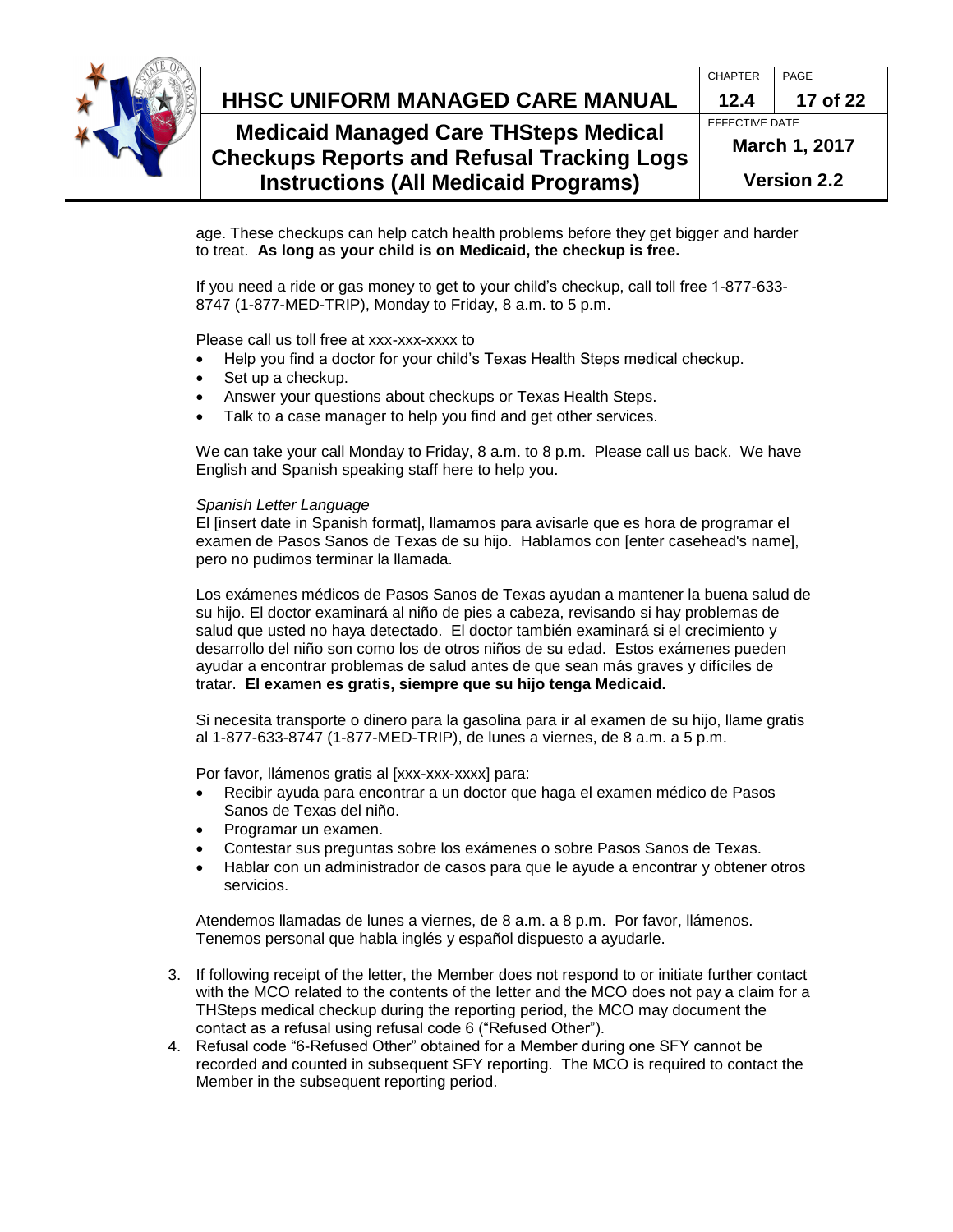

# **HHSC Uniform Managed Care MANUAL HHSC UNIFORM MANAGED CARE MANUAL 12.4 18 of 22**

**Medicaid Managed Care THSteps Medical Checkups Reports and Refusal Tracking Log Instructions (All Medicaid Programs)**

| IS |                |          |  |
|----|----------------|----------|--|
|    | March 1, 2017  |          |  |
|    | EFFECTIVE DATE |          |  |
|    | 12.4           | 18 of 22 |  |
|    | <b>CHAPTER</b> | PAGE     |  |

<span id="page-17-0"></span>**IMPORTANT: The MCO may only count an Existing Member ONCE in Column 3, Column 4, or Column 5 of the report for whichever column is most appropriate.**

# **6 MEDICAID MANAGED CARE THSteps MEDICAL CHECKUPS ANNUAL REPORT for STAR Health**

## <span id="page-17-1"></span>**6.1 General Report Information**

- The Medicaid Managed Care THSteps Medical Checkups Annual Report covers ONLY MEDICAID Members under age 21 enrolled in the STAR Health managed care program.
- Each Annual Report will include the previous SFY data (September 1 through August 31).
- If information is not available for any of the columns within the report, enter a zero. Do not leave cells blank.
- HHSC will calculate and report the percent of New Members who get checkups within 90 days of enrollment as follows:

Number of New Members receiving checkups within 90 days = B.3 divided by the total number of New Members (B.2).

Example: Number of New Members (B.2) = 100; number of New Members receiving a checkup (B.3) = 80; Final percent calculation:  $80 \div 100 = 80.00\%$ 

 HHSC will calculate and report the percent of Existing Members who get all age appropriate checkups in a timely manner as follows:

Number of Existing Members due and receiving timely checkups = C.3 divided by the total number of Existing Members minus the number of Existing Members not due a checkup  $[(C.2)-(C.4)].$ 

Example: Number of Existing Members  $(C.2) = 100$ ; number of Existing Members due and receiving timely checkups  $(C.3) = 80$ ; number of Existing Members not due a checkup  $(C.4) =$ 10; Final percent calculation:  $80 \div (100-10) = 88.88\%$ 

 HHSC has the right to inspect and/or request documentation or information that the MCO is required to track and/or retain to support any STAR Health Annual Report submitted.

# <span id="page-17-2"></span>**6.2 Annual Report Template Instructions**

### *Section A. Managed Care Organization (MCO) Information*

- Report Period: Enter the State Fiscal Year (SFY) in **yyyy** format (i.e. 2012) for the SFY being reported.
- Date Report Compiled: Enter the date the report was prepared in the **mm/dd/yy format** (i.e. 05/12/14).
- MCO Name: Enter the MCO name. Do not use an acronym.
- MCO Plan Code: Enter the MCO plan code.
- Program Served: Enter STAR Health as the program.

6 MMC THSteps Medical **Checkups** Annual Report for STAR Health modified by Version 2.2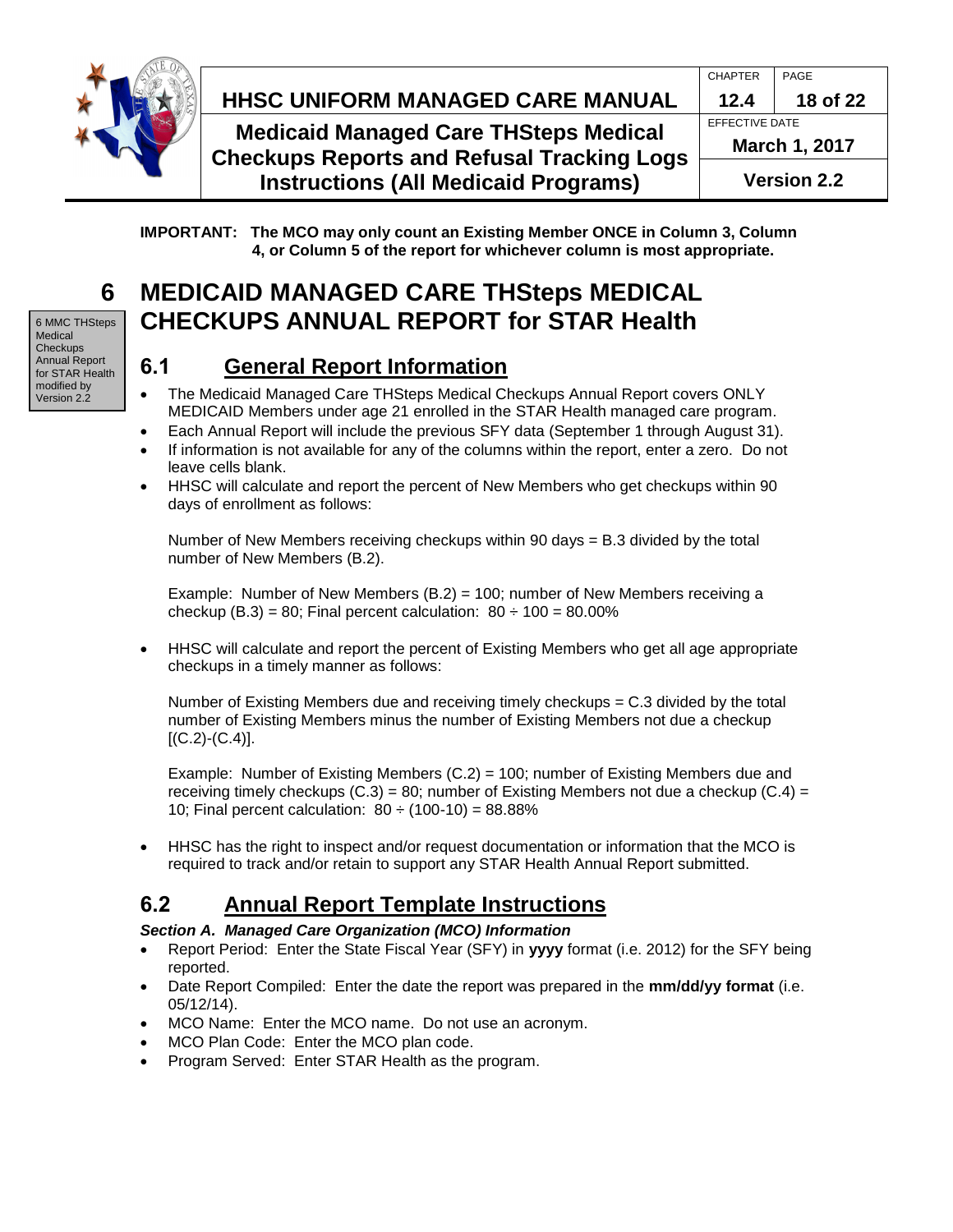

# **HHSC Uniform Managed Care MANUAL HHSC UNIFORM MANAGED CARE MANUAL 12.4 19 of 22**

### **Medicaid Managed Care THSteps Medical Checkups Reports and Refusal Tracking Logs Instructions (All Medicaid Programs)**

|   | <b>CHAPTER</b>       | PAGE     |  |
|---|----------------------|----------|--|
|   | 12.4                 | 19 of 22 |  |
|   | EFFECTIVE DATE       |          |  |
| S | <b>March 1, 2017</b> |          |  |
|   | <b>Version 2.2</b>   |          |  |

 MCO Contact Name and Telephone Number: The MCO must identify a contact person knowledgeable about the preparation and compilation of this report and include that individual's name and telephone contact information.

### *Section B: New Members (birth through age 20) Enrolled in the MCO for 90 or More Continuous Days*

#### Column 1: Service Area

The STAR Health MCO will list "Statewide" as the Service Area they serve.

### Column 2: Total Number of New Members

Enter the total number of New Members entering STAR Health for the reporting period.

#### **IMPORTANT: The MCO must identify ALL New Members in the total New Member count in Section B, Column 2. A New Member who does not receive a checkup during enrollment in the MCO may only be counted in Column 2.**

#### Column 3: Number of New Members Receiving a THSteps Medical Checkup within the 1<sup>st</sup> 90 Days of Enrollment

For all New Members, the MCO will report the total count of New Members that received a THSteps medical checkup within their first 90 days of enrollment.

 New Members who receive multiple THSteps medical checkups within their first 90 days of enrollment are counted once based on the date of the first checkup received.

Example: A baby born during SFY 2012 to a Member covered by the MCO that remains in the MCO has the potential of receiving 4 screens within their first 90 days of enrollment according to the THSteps periodicity schedule: newborn, 3-5 days, 2 weeks, and 2 months. To appropriately count the newborn New Member, the newborn would be **counted once for the first medical checkup completed** during their first 90 days of enrollment. For a newborn New Member that received their newborn, 3-5 days, 2 week, AND 2 month checkups during their enrollment with the MCO, the count will be "1" and appear in Section B, Column 3.

### *Section C: All Existing Members (birth through age 20) Enrolled in the MCO for 90 or More Continuous Days*

Column 1: Service Area

The STAR Health MCO will list "Statewide" as the Service Area they serve.

Column 2: Total Number of Existing Members

Enter the total number of Existing Members for the reporting year.

#### **IMPORTANT: The MCO must identify all Existing Members in the total Member count in Section C, Column 2. All Existing Members must be counted in Column 2 even if they do not receive a checkup(s) or are not due a checkup(s).**

Column 3: Number of Existing Members Due and Receiving ALL Age-Appropriate THSteps Medical Checkups Timely

Enter the number of Existing Members who were due for one or more THSteps medical checkups and received ALL due age-appropriate THSteps medical checkups in a timely manner WHILE THEY WERE ENROLLED IN THE MCO.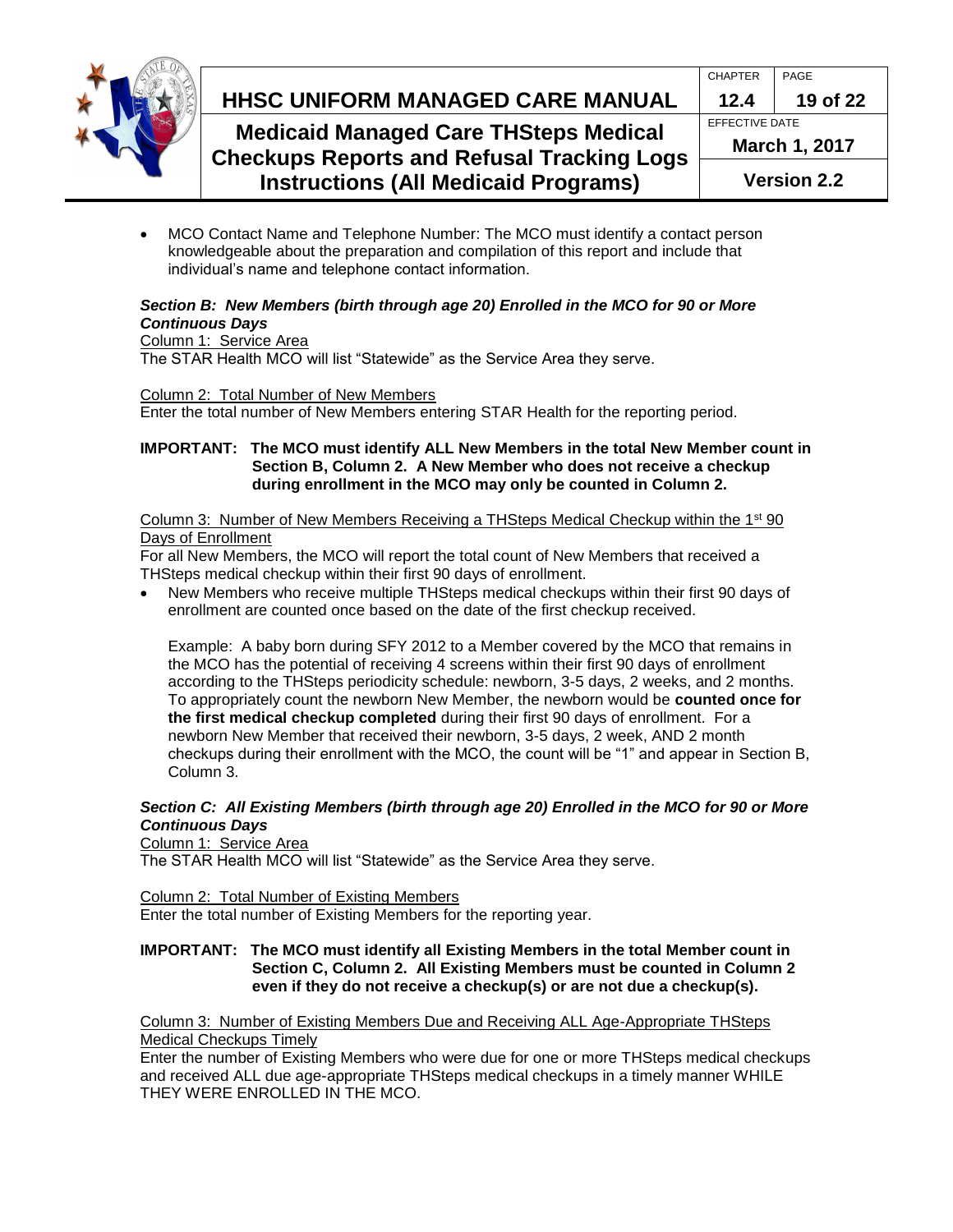

#### **HHSC Uniform Managed Care MANUAL HHSC UNIFORM MANAGED CARE MANUAL 12.4 20 of 22** CHAPTER PAGE **Medicaid Managed Care THSteps Medical Checkups Reports and Refusal Tracking Logs Instructions (All Medicaid Programs)** EFFECTIVE DATE **March 1, 2017 Version 2.2**

#### **IMPORTANT: The MCO may only count an Existing Member ONCE in Column 3 or Column 4 of the report for whichever column is most appropriate.**

### **BUSINESS RULES:**

 For **all** Existing Members, report the number of members who received **all** due medical checkups in a timely manner based on age(s) attained during the reporting period and in accordance with the following periodicity schedule.

| 3-5 days  | 2 weeks  | 2 months  | 4 months  |
|-----------|----------|-----------|-----------|
| 6 months  | 9 months | 12 months | 15 months |
| 18 months | 2 years  | 30 months | 3 years   |
| 4 years   | 5 years  | 6 years   | ' years   |
| 8 years   | 9 years  | 10 years  | 11 years  |
| 12 years  | 13 years | 14 years  | 15 years  |
| 16 years  | 17 years | 18 years  | 19 years  |
| 20 years  |          |           |           |

Column 4: Number of Existing Members Not Due a THSteps Medical Checkup Enter the number of Existing Members who were not due a checkup under the periodicity schedule while enrolled in the MCO. Example: Existing Member who entered conservatorship in April was enrolled in STAR Health from September through December. The Member was enrolled for 90 or more continuous days but was not due a checkup during his/her enrollment.

### <span id="page-19-0"></span>**IMPORTANT: The MCO may only count an Existing Member ONCE in Column 3 or Column 4 of the report for whichever column is most appropriate.**

# **7 ANNUAL REPORT REFUSAL TRACKING LOG for STAR, STAR Kids, and STAR+PLUS**

#### 7 Annual Report Refusal Tracking Log for STAR, STAR Kids, and STAR+PLUS modified by

7.1 General Report Information modified by Version 2.2

Version 2.2

# <span id="page-19-1"></span>**7.1 General Report Information**

- The Annual Report Refusal Tracking Log is a **required attachment** to the Medicaid Managed Care THSteps Medical Checkups Annual Report for STAR, STAR Kids, and STAR+PLUS programs only.
- The Annual Report Refusal Tracking Log is used to track only MEMBER REFUSALS OBTAINED AFTER PERSONAL CONTACT WITH THE MEMBER OR MEMBER'S LEGAL REPRESENTATIVE.
- The Annual Report Refusal Tracking Log is considered incomplete and inaccurate if any information is missing in any of the columns or does not account for the total number listed in the corresponding sections and columns in the Annual Report (Section B, Column 5 and Section C, Column 5).
- The Annual Report Refusal Tracking Log must be submitted even if no Members refused the medical checkup. If no Members refused, the MCO must complete the MCO Information fields of each refusal tracking worksheet (New Member and Existing Member logs) located at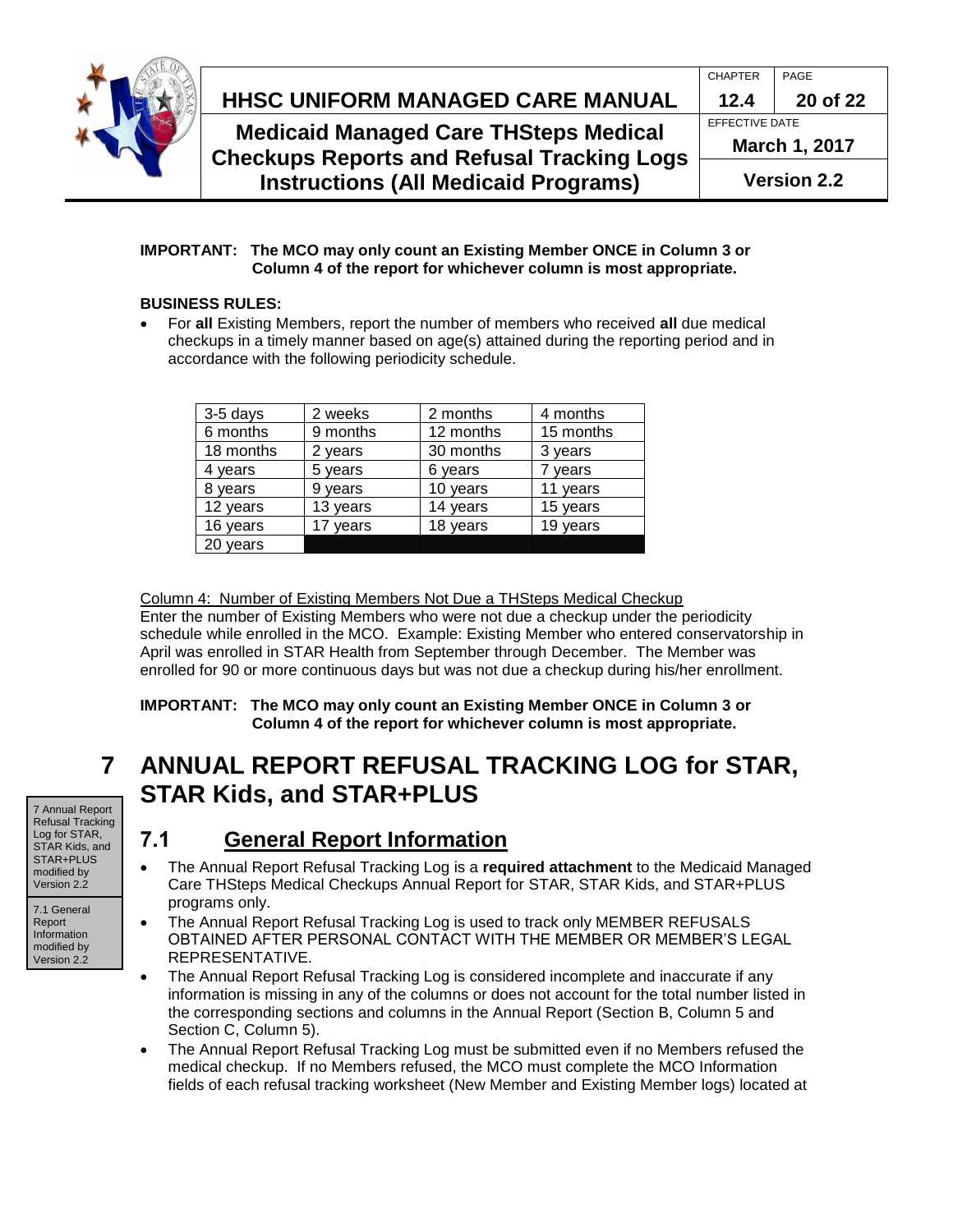

# **HHSC Uniform Managed Care MANUAL HHSC UNIFORM MANAGED CARE MANUAL 12.4 21 of 22**

**Medicaid Managed Care THSteps Medica Checkups Reports and Refusal Tracking L Instructions (All Medicaid Programs)**

| <b>Version 2.2</b>   |          |  |
|----------------------|----------|--|
| <b>March 1, 2017</b> |          |  |
| EFFECTIVE DATE       |          |  |
| 12.4                 | 21 of 22 |  |
| <b>CHAPTER</b>       | PAGE     |  |
|                      |          |  |

the top of each page. In the first cell, first row, of the first column (Last Name columns) of each worksheet, the MCO must type, "None."

7.2 MCO Information modified by Version 2.2

# <span id="page-20-0"></span>**7.2 MCO Information**

- The MCO must complete the MCO information located at the top of each Refusal Tracking Log ("Medicaid Managed Care NEW MEMBER Refusal Tracking Log" and "Medicaid Managed Care EXISTING MEMBER Refusal Tracking Log") as appropriate.
	- o MCO Name: Enter the MCO name. Do not use acronyms.
	- $\circ$  Program: Enter STAR, STAR Kids, or STAR+PLUS for the program being reported.
	- $\circ$  MCO Contact Name: The MCO must identify a contact person knowledgeable about the preparation and compilation of this report and enter his/her name.
	- o MCO Contact Telephone Number: Enter the telephone number of the MCO Contact identified.
	- o Reporting Period: Enter the SFY of the report in **yyyy** format (i.e. 2012).

# <span id="page-20-1"></span>**7.3 Column Heading Specific Instructions**

- Member Last Name: For the line number, enter the last name of the Member. Do not enter the name as Boy/Girl and the mother's name.
- Member First Name: For the line number, enter the first name of the Member. Do not enter the name as Boy/Girl and the mother's name.
- Medicaid ID Number (PCN): For the line number, enter the Medicaid ID Number (PCN) for the Member identified.
- Service Area/ Rural Service Area Region: For the line number, enter the Member's Service Area or Rural Service Area Region. Spell out the name of the Service Area/ Rural Service Area Region.
- Month/ Year of Enrollment: For the line number, enter the month and year the Member became enrolled in the MCO. Spell out the name of the month and enter the year in the format **yyyy** (i.e. July 2012)
	- $\circ$  For the New Member Refusal Log, the months/years of enrollment should be within the SFY being reported. For example, all Members listed on the SFY 2012 refusal log should have a month/year of enrollment within September 1, 2011, through August 31, 2012.
	- $\circ$  For the Existing Member Refusal Log, the months/years of enrollment should be prior to the reporting year reflecting the previous enrollment the MCO identified in the 730 day look back that confirmed the Member's status as an Existing Member. The months/years of enrollment reported should be those within the 730 day look back period prior to the SFY being reported.
- Person Contacted who knowingly and voluntarily refused a THSteps medical checkup: Enter one of the following codes:
	- $\circ$  S = Self (Member)
	- $\circ$  M = Mother
	- $\circ$  F = Father
	- $O =$  O = Other Legal Representative
- Method of Contact: Identifies the type of contact made with the person contacted when obtaining the refusal. Enter one of the following codes:
	- $\circ$  C = Correspondence
	- $\circ$  T = Telephone
	- $\circ$  P = Personal visit or face-to-face